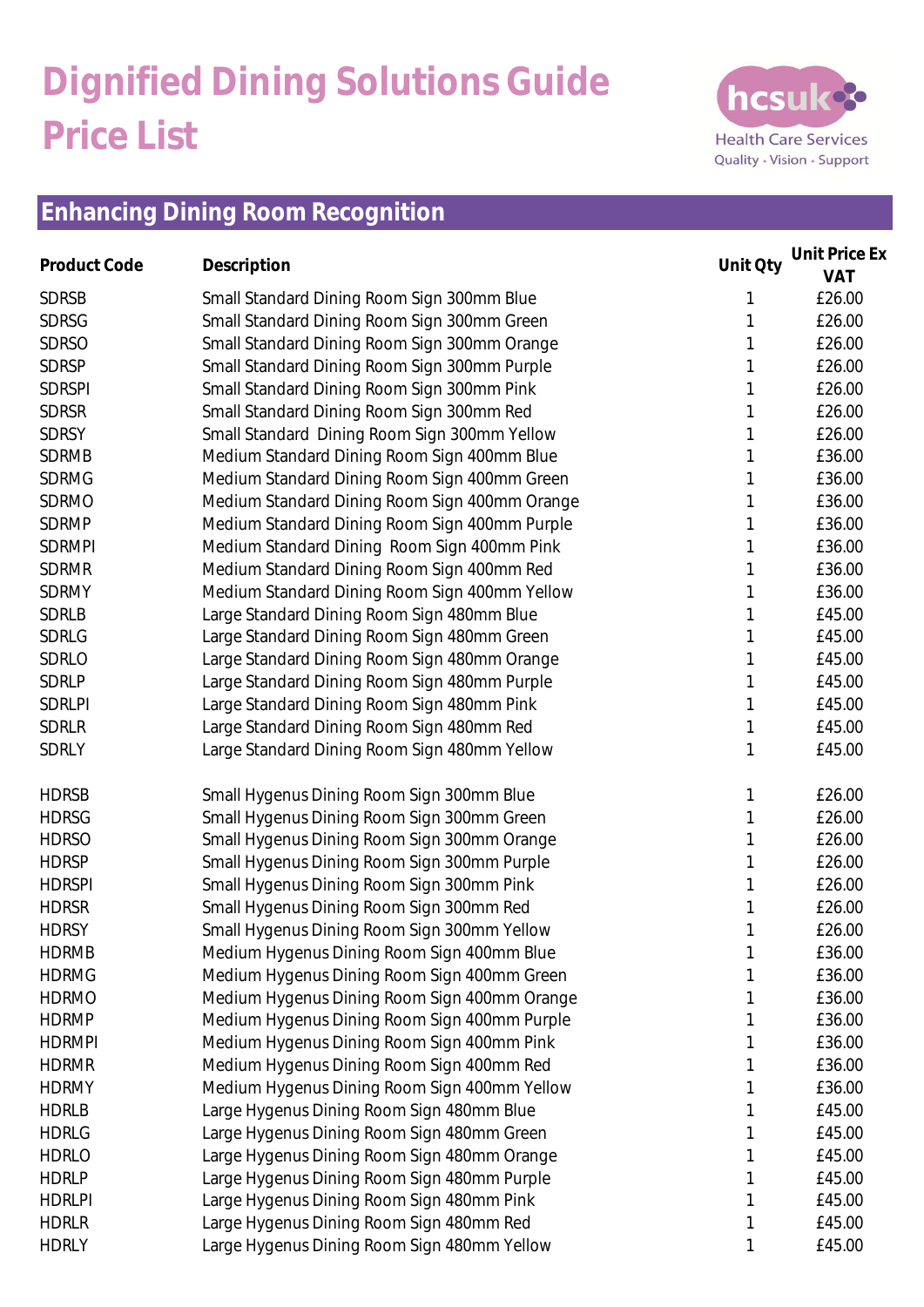| FFREMA3MFO001 | A3 Food Reminiscence Images - OXO                         | £36.95 |
|---------------|-----------------------------------------------------------|--------|
| FFREMA3MFO002 | A3 Food Reminiscence Images - Bird Custard                | £36.95 |
| FFREMA3MFO003 | A3 Food Reminiscence Images - Bovril                      | £36.95 |
| FFREMA3MFO004 | A3 Food Reminiscence Images - Lyons Swiss Roll            | £36.95 |
| FFREMA3MFO005 | A3 Food Reminiscence Images - Weetabix                    | £36.95 |
| FFREMA3MFO006 | A3 Food Reminiscence Images - Cadburys Chocolate Biscuits | £36.95 |
| FFREMA3MFO007 | A3 Food Reminiscence Images - Robertsons Mincemeat        | £36.95 |
| FFREMA3MFO008 | A3 Food Reminiscence Images - Longlife                    | £36.95 |
| FFREMA3MFO009 | A3 Food Reminiscence Images - Baked Beans                 | £36.95 |
| FFREMA3MFO010 | A3 Food Reminiscence Images - Ovaltine                    | £36.95 |
| FFREMA3MFO011 | A3 Food Reminiscence Images - Branston Pickle             | £36.95 |
| FFREMA3MFO012 | A3 Food Reminiscence Images - Marmite                     | £36.95 |
| FFREMA3MFO013 | A3 Food Reminiscence Images - Birds Cake Mix              | £36.95 |
| FFREMA3MFO014 | A3 Food Reminiscence Images - Farleys                     | £36.95 |
| FFREMA3MFO015 | A3 Food Reminiscence Images - Trex Cookery                | £36.95 |
| FFREMA3MFO016 | A3 Food Reminiscence Images - Canada Dry                  | £36.95 |
| FFREMA3MFO017 | A3 Food Reminiscence Images - Marmite-Family              | £36.95 |
| FFREMA3MFO018 | A3 Food Reminiscence Images - Sun Pat                     | £36.95 |
| FFREMA3MFO019 | A3 Food Reminiscence Images - Sweet Sauce Medley          | £36.95 |
| FFREMA3MFO020 | A3 Food Reminiscence Images - Frosted Flakes              | £36.95 |
| FFREMA3MFO021 | A3 Food Reminiscence Images - Coca Cola                   | £36.95 |
| FFREMA3MFO022 | A3 Food Reminiscence Images - OXO Cubes Tin               | £36.95 |
| FFREMA3MFO023 | A3 Food Reminiscence Images - Cornflakes                  | £36.95 |
| FFREMA3MFO024 | A3 Food Reminiscence Images - Coca Cola # 2               | £36.95 |
| FFREMA3MFO025 | A3 Food Reminiscence Images - Birds Custard # 2           | £36.95 |
| FFREMA3MFO026 | A3 Food Reminiscence Images - Ovaltine Tin                | £36.95 |
| FFREMA3MFO027 | A3 Food Reminiscence Images - Carnation                   | £36.95 |
| FFREMA3MFO028 | A3 Food Reminiscence Images - Bisto                       | £36.95 |
| FFREMA3MFO029 | A3 Food Reminiscence Images - Birds Custard Pie           | £36.95 |
| FFREMA3MFO030 | A3 Food Reminiscence Images - Red Tower                   | £36.95 |
| FFREMA3MFO031 | A3 Food Reminiscence Images - Heinz Tomato Ketchup        | £36.95 |
| FFREMA3MFO032 | A3 Food Reminiscence Images - Pepsi Cola                  | £36.95 |
| FFREMA3MFO033 | A3 Food Reminiscence Images - Batchelors                  | £36.95 |
| FFREMA3MFO034 | A3 Food Reminiscence Images - McDougal Self-Raising Flour | £36.95 |
| FFREMA3MFO035 | A3 Food Reminiscence Images - OXO Chef                    | £36.95 |
| FFREMA3MFO036 | A3 Food Reminiscence Images - OXO Cube                    | £36.95 |
| FFREMA3MFO037 | A3 Food Reminiscence Images - Anchor Butter               | £36.95 |
| FFREMA3MFO038 | A3 Food Reminiscence Images - Coca Cola Bottle            | £36.95 |
| FFREMA3MFO039 | A3 Food Reminiscence Images - Coca Cola Landscape         | £36.95 |
| FFREMA3MFO040 | A3 Food Reminiscence Images - Walls Ice Cream             | £36.95 |
| FFREMA3MFO041 | A3 Food Reminiscence Images - Military Pickle             | £36.95 |
| FFREMA3MFO042 | A3 Food Reminiscence Images - Delmonte Spinach            | £36.95 |
| FFREMA3MFO043 | A3 Food Reminiscence Images - Rice Krispies               | £36.95 |
| FFREMA3MFO044 | A3 Food Reminiscence Images - Lyons Maid                  | £36.95 |
| FFREMA3MFO045 | A3 Food Reminiscence Images - Birds Custard & Jellies     | £36.95 |
| FFREMA3MFO046 | A3 Food Reminiscence Images - HP Sauce                    | £36.95 |
| FFREMA3MFO047 | A3 Food Reminiscence Images - 7 Up                        | £36.95 |
| FFREMA3MFO048 | A3 Food Reminiscence Images - Milo                        | £36.95 |
| FFREMA3MFO049 | A3 Food Reminiscence Images - Bass                        | £36.95 |
| FFREMA3MFO050 | A3 Food Reminiscence Images - Guinness                    | £36.95 |
| FFREMA3MFO051 | A3 Food Reminiscence Images - Bovril                      | £36.95 |
| FFREMA3MFO052 | A3 Food Reminiscence Images - Stag Salt                   | £36.95 |
|               |                                                           |        |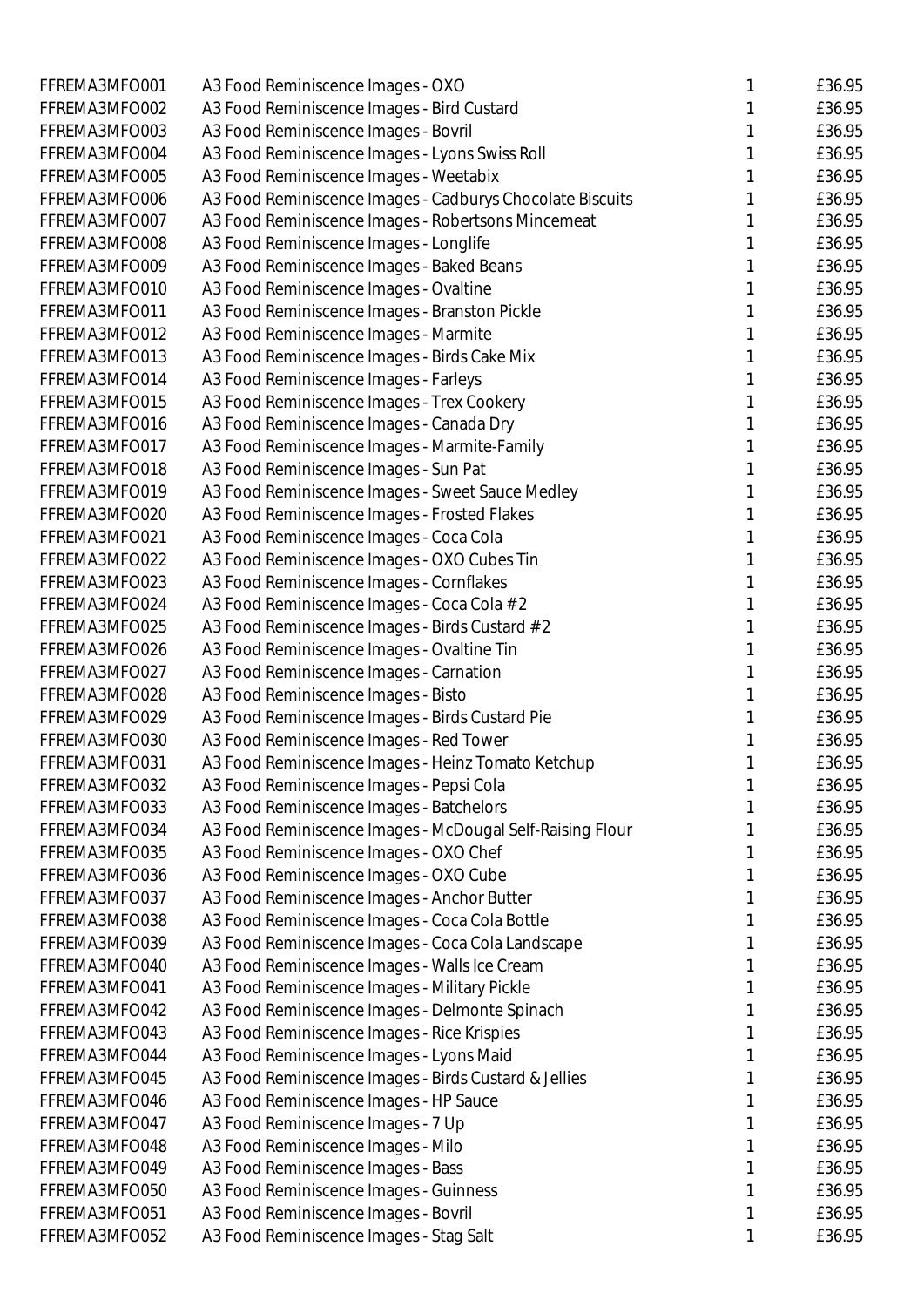| FFREMA3MFO053 | A3 Food Reminiscence Images - Table Jelly                 |   | £36.95 |
|---------------|-----------------------------------------------------------|---|--------|
| FFREMA3MFO056 | A3 Food Reminiscence Images - Birds Cake Mix              |   | £36.95 |
| FFREMA3MFO057 | A3 Food Reminiscence Images - Marmite # 1                 |   | £36.95 |
| FFREMA3MFO058 | A3 Food Reminiscence Images - Milk                        |   | £36.95 |
| FFREMA3MFO061 | A3 Food Reminiscence Images - Stork                       |   | £36.95 |
| FFREMA3MFO062 | A3 Food Reminiscence Images - Cookery Book                |   | £36.95 |
| FFREMA3MFO071 | A3 Food Reminiscence Images - Ryveta                      |   | £36.95 |
| FFREMA3MFO072 | A3 Food Reminiscence Images - Atora                       |   | £36.95 |
| FFREMA3MFO073 | A3 Food Reminiscence Images - Sunkist                     |   | £36.95 |
| FFREMA3MFO075 | A3 Food Reminiscence Images - Birds Jelly De-Luxe         |   | £36.95 |
| FFREMA3MFO076 | A3 Food Reminiscence Images - Branston Pickle             |   | £36.95 |
| FFREMA3MFO077 |                                                           |   | £36.95 |
| FFREMA3MFO078 | A3 Food Reminiscence Images - Weetabix # 2                |   | £36.95 |
|               | A3 Food Reminiscence Images - Sunbeam Mix Master          |   |        |
| FFREMA3MFO079 | A3 Food Reminiscence Images - Carnation Party Time        |   | £36.95 |
| FFREMA3MFO080 | A3 Food Reminiscence Images - Patsy                       |   | £36.95 |
| FFREMA3MFO081 | A3 Food Reminiscence Images - Stork Margarine             |   | £36.95 |
| FFREMA3MFO082 | A3 Food Reminiscence Images - Pantry                      |   | £36.95 |
| FFREMA3MFO083 | A3 Food Reminiscence Images - Cadburys                    |   | £36.95 |
| FFREMA2MFO001 | A2 Food Reminiscence Images - OXO                         |   | £49.95 |
| FFREMA2MFO002 | A2 Food Reminiscence Images - Bird Custard                |   | £49.95 |
| FFREMA2MFO003 | A2 Food Reminiscence Images - Bovril                      |   | £49.95 |
| FFREMA2MFO004 | A2 Food Reminiscence Images - Lyons Swiss Roll            |   | £49.95 |
| FFREMA2MFO005 | A2 Food Reminiscence Images - Weetabix                    |   | £49.95 |
| FFREMA2MFO006 | A2 Food Reminiscence Images - Cadburys Chocolate Biscuits |   | £49.95 |
| FFREMA2MFO007 | A2 Food Reminiscence Images - Robertsons Mincemeat        |   | £49.95 |
| FFREMA2MFO008 | A2 Food Reminiscence Images - Longlife                    |   | £49.95 |
| FFREMA2MFO009 | A2 Food Reminiscence Images - Baked Beans                 |   | £49.95 |
| FFREMA2MFO010 | A2 Food Reminiscence Images - Ovaltine                    |   | £49.95 |
| FFREMA2MFO011 | A2 Food Reminiscence Images - Branston Pickle             |   | £49.95 |
| FFREMA2MFO012 | A2 Food Reminiscence Images - Marmite                     |   | £49.95 |
| FFREMA2MFO013 | A2 Food Reminiscence Images - Birds Cake Mix              | 1 | £49.95 |
| FFREMA2MFO014 | A2 Food Reminiscence Images - Farleys                     |   | £49.95 |
| FFREMA2MFO015 | A2 Food Reminiscence Images - Trex Cookery                |   | £49.95 |
| FFREMA2MFO016 | A2 Food Reminiscence Images - Canada Dry                  |   | £49.95 |
| FFREMA2MFO017 | A2 Food Reminiscence Images - Marmite-Family              |   | £49.95 |
| FFREMA2MFO018 | A2 Food Reminiscence Images - Sun Pat                     |   | £49.95 |
| FFREMA2MFO019 | A2 Food Reminiscence Images - Sweet Sauce Medley          |   | £49.95 |
| FFREMA2MFO020 | A2 Food Reminiscence Images - Frosted Flakes              |   | £49.95 |
| FFREMA2MFO021 | A2 Food Reminiscence Images - Coca Cola                   |   | £49.95 |
| FFREMA2MFO022 | A2 Food Reminiscence Images - OXO Cubes Tin               |   | £49.95 |
| FFREMA2MFO023 | A2 Food Reminiscence Images - Cornflakes                  |   | £49.95 |
| FFREMA2MFO024 | A2 Food Reminiscence Images - Coca Cola # 2               |   | £49.95 |
| FFREMA2MFO025 | A2 Food Reminiscence Images - Birds Custard # 2           |   | £49.95 |
| FFREMA2MFO026 | A2 Food Reminiscence Images - Ovaltine Tin                | 1 | £49.95 |
| FFREMA2MFO027 |                                                           |   | £49.95 |
|               | A2 Food Reminiscence Images - Carnation                   |   |        |
| FFREMA2MFO028 | A2 Food Reminiscence Images - Bisto                       |   | £49.95 |
| FFREMA2MFO029 | A2 Food Reminiscence Images - Birds Custard Pie           |   | £49.95 |
| FFREMA2MFO030 | A2 Food Reminiscence Images - Red Tower                   |   | £49.95 |
| FFREMA2MFO031 | A2 Food Reminiscence Images - Heinz Tomato Ketchup        |   | £49.95 |
| FFREMA2MFO032 | A2 Food Reminiscence Images - Pepsi Cola                  |   | £49.95 |
| FFREMA2MFO033 | A2 Food Reminiscence Images - Batchelors                  |   | £49.95 |
| FFREMA2MFO034 | A2 Food Reminiscence Images - McDougal Self-Raising Flour |   | £49.95 |
| FFREMA2MFO035 | A2 Food Reminiscence Images - OXO Chef                    | 1 | £49.95 |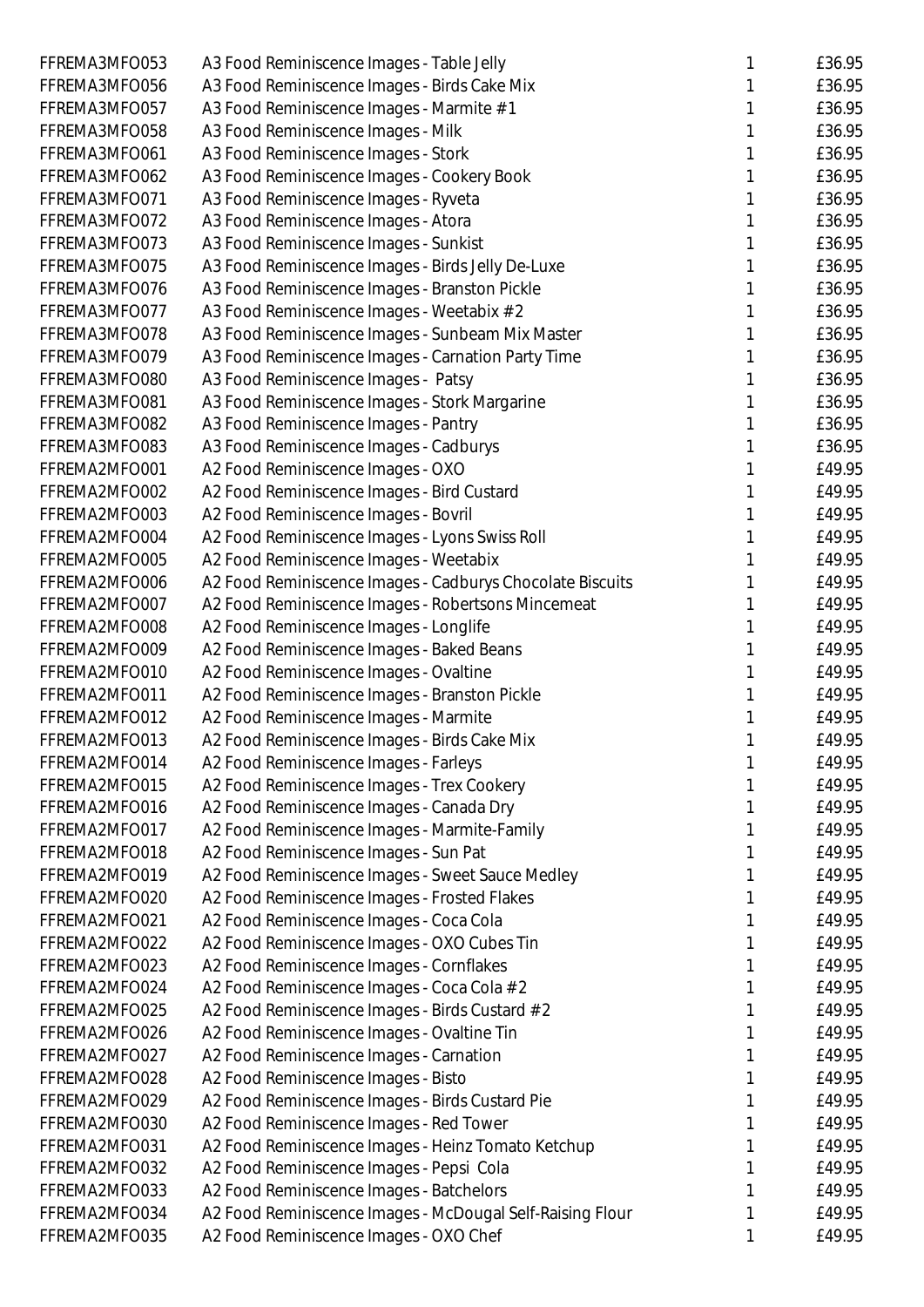| FFREMA2MFO036     | A2 Food Reminiscence Images - OXO Cube                |       | £49.95  |
|-------------------|-------------------------------------------------------|-------|---------|
| FFREMA2MFO037     | A2 Food Reminiscence Images - Anchor Butter           |       | £49.95  |
| FFREMA2MFO038     | A2 Food Reminiscence Images - Coca Cola Bottle        |       | £49.95  |
| FFREMA2MFO039     | A2 Food Reminiscence Images - Coca Cola Landscape     |       | £49.95  |
| FFREMA2MFO040     | A2 Food Reminiscence Images - Walls Ice Cream         |       | £49.95  |
| FFREMA2MFO041     | A2 Food Reminiscence Images - Military Pickle         |       | £49.95  |
| FFREMA2MFO042     | A2 Food Reminiscence Images - Delmonte Spinach        |       | £49.95  |
| FFREMA2MFO043     | A2 Food Reminiscence Images - Rice Krispies           |       | £49.95  |
| FFREMA2MFO044     | A2 Food Reminiscence Images - Lyons Maid              |       | £49.95  |
| FFREMA2MFO045     | A2 Food Reminiscence Images - Birds Custard & Jellies |       | £49.95  |
| FFREMA2MFO046     | A2 Food Reminiscence Images - HP Sauce                |       | £49.95  |
| FFREMA2MFO047     | A2 Food Reminiscence Images - 7 Up                    |       | £49.95  |
| FFREMA2MFO048     | A2 Food Reminiscence Images - Milo                    |       | £49.95  |
| FFREMA2MFO049     | A2 Food Reminiscence Images - Bass                    |       | £49.95  |
| FFREMA2MFO050     | A2 Food Reminiscence Images - Guinness                |       | £49.95  |
| FFREMA2MFO051     | A2 Food Reminiscence Images - Bovril                  |       | £49.95  |
| FFREMA2MFO052     | A2 Food Reminiscence Images - Stag Salt               |       | £49.95  |
| FFREMA2MFO053     | A2 Food Reminiscence Images - Table Jelly             |       | £49.95  |
| FFREMA2MFO056     | A2 Food Reminiscence Images - Birds Cake Mix          |       | £49.95  |
| FFREMA2MFO057     | A2 Food Reminiscence Images - Marmite # 1             |       | £49.95  |
| FFREMA2MFO058     | A2 Food Reminiscence Images - Milk                    |       | £49.95  |
| FFREMA2MFO061     | A2 Food Reminiscence Images - Stork                   |       | £49.95  |
| FFREMA2MFO062     | A2 Food Reminiscence Images - Cookery Book            |       | £49.95  |
| FFREMA2MFO071     | A2 Food Reminiscence Images - Ryveta                  |       | £49.95  |
| FFREMA2MFO072     | A2 Food Reminiscence Images - Atora                   |       | £49.95  |
| FFREMA2MFO073     | A2 Food Reminiscence Images - Sunkist                 |       | £49.95  |
| FFREMA2MFO075     | A2 Food Reminiscence Images - Birds Jelly De-Luxe     |       | £49.95  |
| FFREMA2MFO076     | A2 Food Reminiscence Images - Branston Pickle         |       | £49.95  |
| FFREMA2MFO077     |                                                       |       | £49.95  |
|                   | A2 Food Reminiscence Images - Weetabix # 2            |       | £49.95  |
| FFREMA2MFO078     | A2 Food Reminiscence Images - Sunbeam Mix Master      |       | £49.95  |
| FFREMA2MFO079     | A2 Food Reminiscence Images - Carnation Party Time    |       |         |
| FFREMA2MFO080     | A2 Food Reminiscence Images - Patsy                   |       | £49.95  |
| FFREMA2MFO081     | A2 Food Reminiscence Images - Stork Margarine         |       | £49.95  |
| FFREMA2MFO082     | A2 Food Reminiscence Images - Pantry                  |       | £49.95  |
| FFREMA2MFO083     | A2 Food Reminiscence Images - Cadburys                |       | £49.95  |
| <b>FFMENBDB</b>   | Dry-wipe Menu Board with clock Blue - 800 x 650 mm    |       | £115.00 |
| <b>FFMENBDG</b>   | Dry-wipe Menu Board with clock Green - 800 x 650 mm   |       | £115.00 |
| <b>FFMENBDR</b>   | Dry-wipe Menu Board with clock Red - 800 x 650 mm     |       | £115.00 |
| <b>FFMENBDY</b>   | Dry-wipe Menu Board with clock Yellow - 800 x 650 mm  |       | £115.00 |
| <b>FFMENPICCB</b> | Pictorial Menu Board with clock Blue - 800x650mm      |       | £140.00 |
| <b>FFMENPICCG</b> | Pictorial Menu Board with clock Green - 800x650mm     |       | £140.00 |
| <b>FFMENPICCR</b> | Pictorial Menu Board with clock Red - 800x650mm       |       | £140.00 |
| <b>FFMENPICCY</b> | Pictorial Menu Board with clock Yellow - 800x650mm    |       | £140.00 |
| FFMENCARFSHC      | Set of Menu Cards for Pictorial Menu Board            | 1x240 | £125.00 |
|                   |                                                       |       |         |
| <b>CSMB</b>       | Care Sector Menu Visual Communication Aid Book        |       | £14.99  |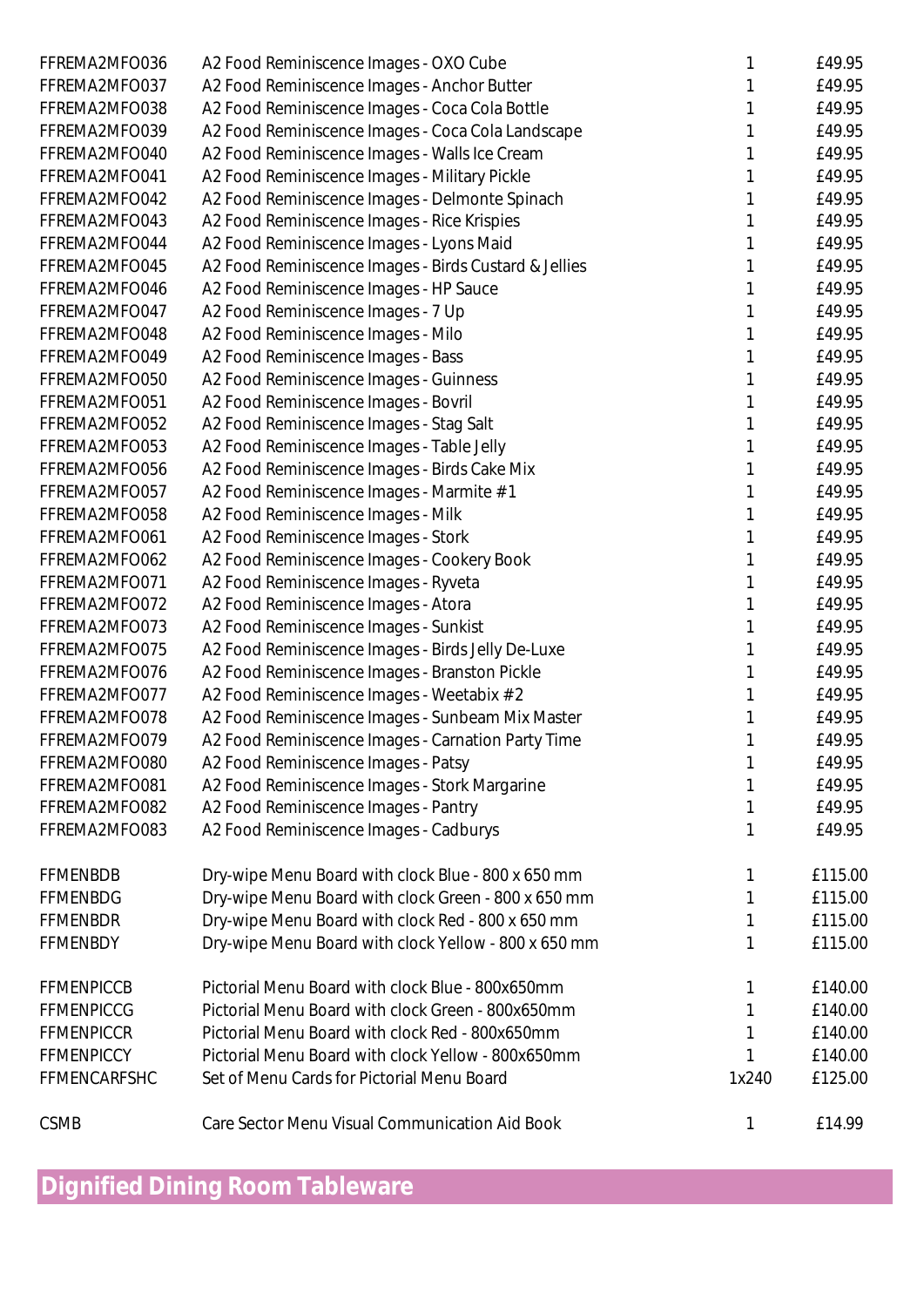| Product Code    |                                            | Unit Oty | Unit Price Ex |
|-----------------|--------------------------------------------|----------|---------------|
|                 | Description                                |          | <b>VAT</b>    |
| <b>BKTC1616</b> | Black Ivy Leaf Napkin 16x16inch            |          | £0.95         |
| <b>BLTC1616</b> | Blue Ivy Leaf Napkin 16x16inch             |          | £0.95         |
| <b>BUTC1616</b> | Burgundy Ivy Leaf Napkin 16x16inch         |          | £0.95         |
| CTC1616         | Cream Ivy Leaf Napkin 16x16inch            |          | £0.95         |
| <b>DPTC1616</b> | Dusky Pink Ivy Leaf Napkin 16x16inch       |          | £0.95         |
| FGTC1616        | Forest Green Ivy Leaf Napkin 16x16inch     |          | £0.95         |
| GTC1616         | Gold Ivy Leaf Napkin 16x16inch             |          | £0.95         |
| LGTC1616        | Light Green Ivy Leaf Napkin 16x16inch      |          | £0.95         |
| <b>ITC1616</b>  | Ivory Ivy Leaf Napkin 16x16inch            |          | £0.95         |
| PTC1616         |                                            |          | £0.95         |
|                 | Peach Ivy Leaf Napkin 16x16inch            |          |               |
| <b>WTC1616</b>  | White Ivy Leaf Napkin 16x16inch            | 1        | £0.95         |
| <b>BKTC2222</b> | Black Ivy Leaf Napkin 22x22inch            | 1        | £1.40         |
| <b>BLTC2222</b> | Blue Ivy Leaf Napkin 22x22inch             |          | £1.40         |
| <b>BUTC2222</b> | Burgundy Ivy Leaf Napkin 22x22inch         |          | £1.40         |
| CTC2222         | Cream Ivy Leaf Napkin 22x22inch            |          | £1.40         |
| DPTC2222        | Dusky Pink Ivy Leaf Napkin 22x22inch       |          | £1.40         |
| <b>FGTC2222</b> | Forest Green Ivy Leaf Napkin 22x22inch     |          | £1.40         |
| GTC2222         | Gold Ivy Leaf Napkin 22x22inch             |          | £1.40         |
|                 |                                            |          |               |
| <b>LGTC2222</b> | Light Green Ivy Leaf Napkin 22x22inch      |          | £1.40         |
| <b>ITC2222</b>  | Ivory Ivy Leaf Napkin 22x22inch            |          | £1.40         |
| <b>PTC2222</b>  | Peach Ivy Leaf Napkin 22x22inch            |          | £1.40         |
| <b>WTC2222</b>  | White Ivy Leaf Napkin 22x22inch            |          | £1.40         |
| ILTC54RBK       | Black Ivy Leaf Tablecloth 54" Round        | 1        | £8.25         |
| ILTC54RBL       | Blue Ivy Leaf Tablecloth 54" Round         |          | £8.25         |
| ILTC54RBU       | Burgundy Ivy Leaf Tablecloth 54" Round     |          | £8.25         |
| ILTC54RC        | Cream Ivy Leaf Tablecloth 54" Round        |          | £8.25         |
| ILTC54RDP       | Dusky Pink Ivy Leaf Tablecloth 54" Round   | 1        | £8.25         |
| ILTC54RFG       | Forest Green Ivy Leaf Tablecloth 54" Round |          | £8.25         |
| ILTC54RG        | Gold Ivy Leaf Tablecloth 54" Round         |          | £8.25         |
| ILTC54RLG       | Light Green Ivy Leaf Tablecloth 54" Round  |          | £8.25         |
| ILTC54RI        |                                            |          | £8.25         |
|                 | Ivory Ivy Leaf Tablecloth 54" Round        |          |               |
| ILTC54RP        | Peach Ivy Leaf Tablecloth 54" Round        |          | £8.25         |
| ILTC54RW        | White Ivy Leaf Tablecloth 54" Round        |          | £8.25         |
| ILTC60RBK       | Black Ivy Leaf Tablecloth 60" Round        |          | £11.56        |
| ILTC60RBL       | Blue Ivy Leaf Tablecloth 60" Round         |          | £11.56        |
| ILTC60RBU       | Burgundy Ivy Leaf Tablecloth 60" Round     |          | £11.56        |
| ILTC60RC        | Cream Ivy Leaf Tablecloth 60" Round        |          | £11.56        |
| ILTC60RDP       | Dusky Pink Ivy Leaf Tablecloth 60" Round   |          | £11.56        |
| ILTC60RFG       | Forest Green Ivy Leaf Tablecloth 60" Round |          | £11.56        |
| ILTC60RG        | Gold Ivy Leaf Tablecloth 60" Round         |          | £11.56        |
| ILTC60LG        | Light Green Ivy Leaf Tablecloth 60" Round  |          | £11.56        |
| ILTC60RI        | Ivory Ivy Leaf Tablecloth 60" Round        |          | £11.56        |
|                 |                                            |          |               |
| ILTC60RP        | Peach Ivy Leaf Tablecloth 60" Round        |          | £11.56        |
| ILTC60RW        | White Ivy Leaf Tablecloth 60" Round        |          | £11.56        |
| ILTC70RBK       | Black Ivy Leaf Tablecloth 70" Round        |          | £17.83        |
| ILTC70RBL       | Blue Ivy Leaf Tablecloth 70" Round         |          | £17.83        |
| ILTC70RBU       | Burgundy Ivy Leaf Tablecloth 70" Round     | 1        | £17.83        |
|                 |                                            |          |               |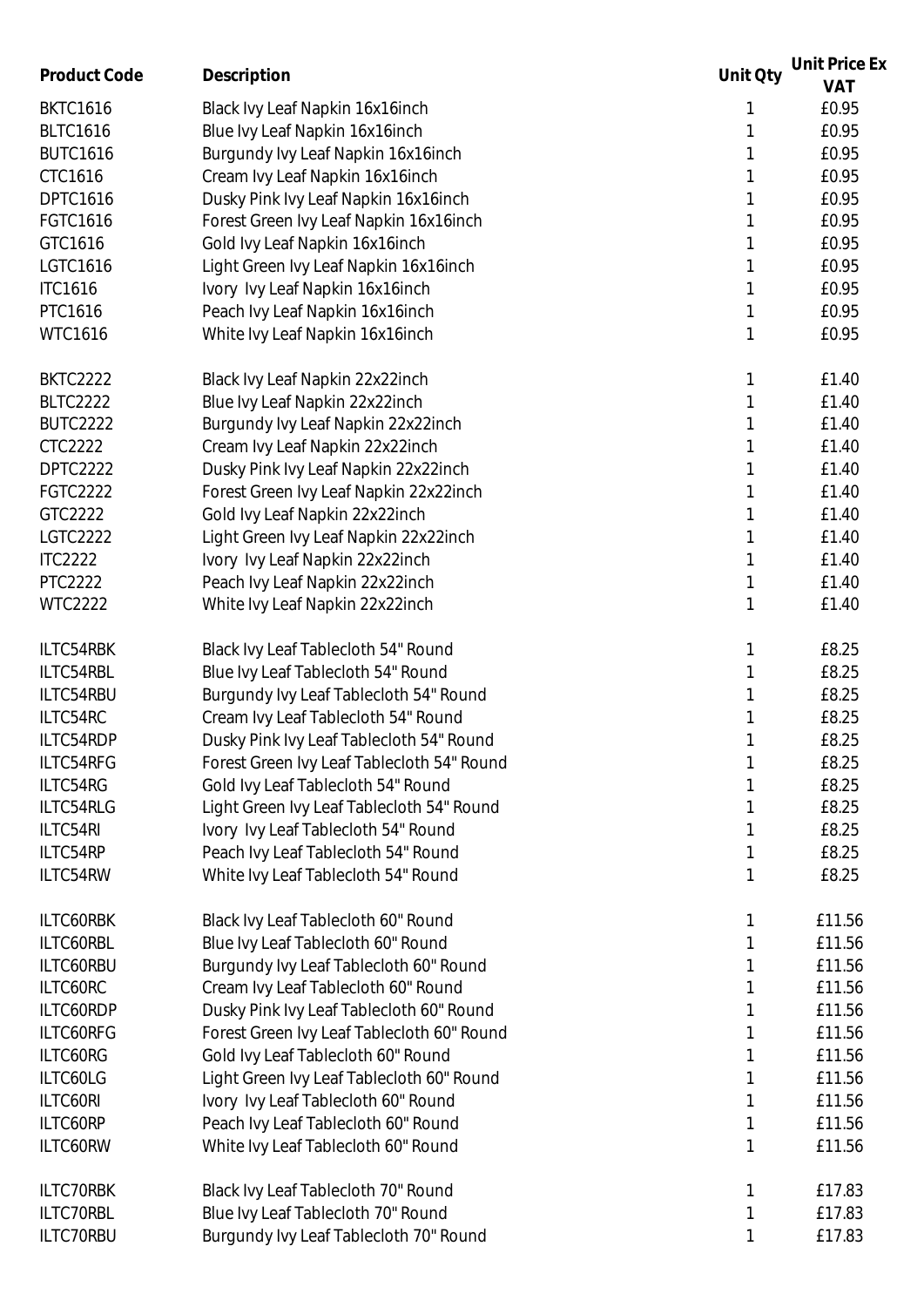| ILTC70RC   | Cream Ivy Leaf Tablecloth 70" Round            |   | £17.83 |
|------------|------------------------------------------------|---|--------|
| ILTC70RDP  | Dusky Pink Ivy Leaf Tablecloth 70" Round       |   | £17.83 |
| ILTC70RFG  | Forest Green Ivy Leaf Tablecloth 70" Round     |   | £17.83 |
| ILTC70RG   | Gold Ivy Leaf Tablecloth 70" Round             |   | £17.83 |
| ILTC70LG   | Light Green Ivy Leaf Tablecloth 70" Round      |   | £17.83 |
| ILTC70RI   | Ivory Ivy Leaf Tablecloth 70" Round            |   | £17.83 |
| ILTC70RP   | Peach Ivy Leaf Tablecloth 70" Round            |   | £17.83 |
| ILTC70RW   | White Ivy Leaf Tablecloth 70" Round            |   | £17.83 |
|            |                                                |   |        |
| ILTC90RBK  | Black Ivy Leaf Tablecloth 90" Round            |   | £24.40 |
| ILTC90RBL  | Blue Ivy Leaf Tablecloth 90" Round             |   | £24.40 |
| ILTC90RBU  | Burgundy Ivy Leaf Tablecloth 90" Round         |   | £24.40 |
| ILTC90RC   | Cream Ivy Leaf Tablecloth 90" Round            |   | £24.40 |
| ILTC90RDP  | Dusky Pink Ivy Leaf Tablecloth 90" Round       |   | £24.40 |
| ILTC90RFG  | Forest Green Ivy Leaf Tablecloth 90" Round     |   | £24.40 |
| ILTC90RG   | Gold Ivy Leaf Tablecloth 90" Round             |   | £24.40 |
| ILTC90LG   | Light Green Ivy Leaf Tablecloth 90" Round      |   | £24.40 |
| ILTC90RI   | Ivory Ivy Leaf Tablecloth 90" Round            |   | £24.40 |
| ILTC90RP   | Peach Ivy Leaf Tablecloth 90" Round            |   | £24.40 |
| ILTC90RW   | White Ivy Leaf Tablecloth 90" Round            |   | £24.40 |
|            |                                                |   |        |
| ILTC108RBK | Black Ivy Leaf Tablecloth 108" Round           |   | £27.25 |
| ILTC108RBL | Blue Ivy Leaf Tablecloth 108" Round            |   | £27.25 |
| ILTC108RBU | Burgundy Ivy Leaf Tablecloth 108" Round        |   | £27.25 |
| ILTC108RC  | Cream Ivy Leaf Tablecloth 108" Round           |   | £27.25 |
| ILTC108RDP | Dusky Pink Ivy Leaf Tablecloth 108" Round      |   | £27.25 |
| ILTC108RFG | Forest Green Ivy Leaf Tablecloth 108" Round    |   | £27.25 |
| ILTC108RG  | Gold Ivy Leaf Tablecloth 108" Round            |   | £27.25 |
| ILTC108LG  | Light Green Ivy Leaf Tablecloth 108" Round     |   | £27.25 |
| ILTC108RI  | Ivory Ivy Leaf Tablecloth 108" Round           |   | £27.25 |
| ILTC108RP  | Peach Ivy Leaf Tablecloth 108" Round           |   | £27.25 |
| ILTC108RW  | White Ivy Leaf Tablecloth 108" Round           | 1 | £27.25 |
| ILTC120RBK | Black Ivy Leaf Tablecloth 120" Round           | 1 | £32.70 |
| ILTC120RBL | Blue Ivy Leaf Tablecloth 120" Round            |   | £32.70 |
|            |                                                |   |        |
| ILTC120RBU | Burgundy Ivy Leaf Tablecloth 120" Round        |   | £32.70 |
| ILTC120RC  | Cream Ivy Leaf Tablecloth 120" Round           |   | £32.70 |
| ILTC120RDP | Dusky Pink Ivy Leaf Tablecloth 120" Round      |   | £32.70 |
| ILTC120RFG | Forest Green Ivy Leaf Tablecloth 120" Round    |   | £32.70 |
| ILTC120RG  | Gold Ivy Leaf Tablecloth 120" Round            |   | £32.70 |
| ILTC120LG  | Light Green Ivy Leaf Tablecloth 120" Round     |   | £32.70 |
| ILTC120RI  | Ivory Ivy Leaf Tablecloth 120" Round           |   | £32.70 |
| ILTC120RP  | Peach Ivy Leaf Tablecloth 120" Round           |   | £32.70 |
| ILTC120RW  | White Ivy Leaf Tablecloth 120" Round           |   | £32.70 |
| ILTC36BK   | Black Ivy Leaf Tablecloth 36x36" Square        |   | £4.10  |
| ILTC36BL   | Blue Ivy Leaf Tablecloth 36x36" Square         |   | £4.10  |
| ILTC36BU   | Burgundy Ivy Leaf Tablecloth 36x36" Square     |   | £4.10  |
| ILTC36C    | Cream Ivy Leaf Tablecloth 36x36" Square        |   | £4.10  |
| ILTC36DP   | Dusky Pink Ivy Leaf Tablecloth 36x36" Square   |   | £4.10  |
| ILTC36FG   | Forest Green Ivy Leaf Tablecloth 36x36" Square |   | £4.10  |
| ILTC36G    | Gold Ivy Leaf Tablecloth 36x36" Square         |   | £4.10  |
| ILTC36LG   | Light Green Ivy Leaf Tablecloth 36x36" Square  | 1 | £4.10  |
|            |                                                |   |        |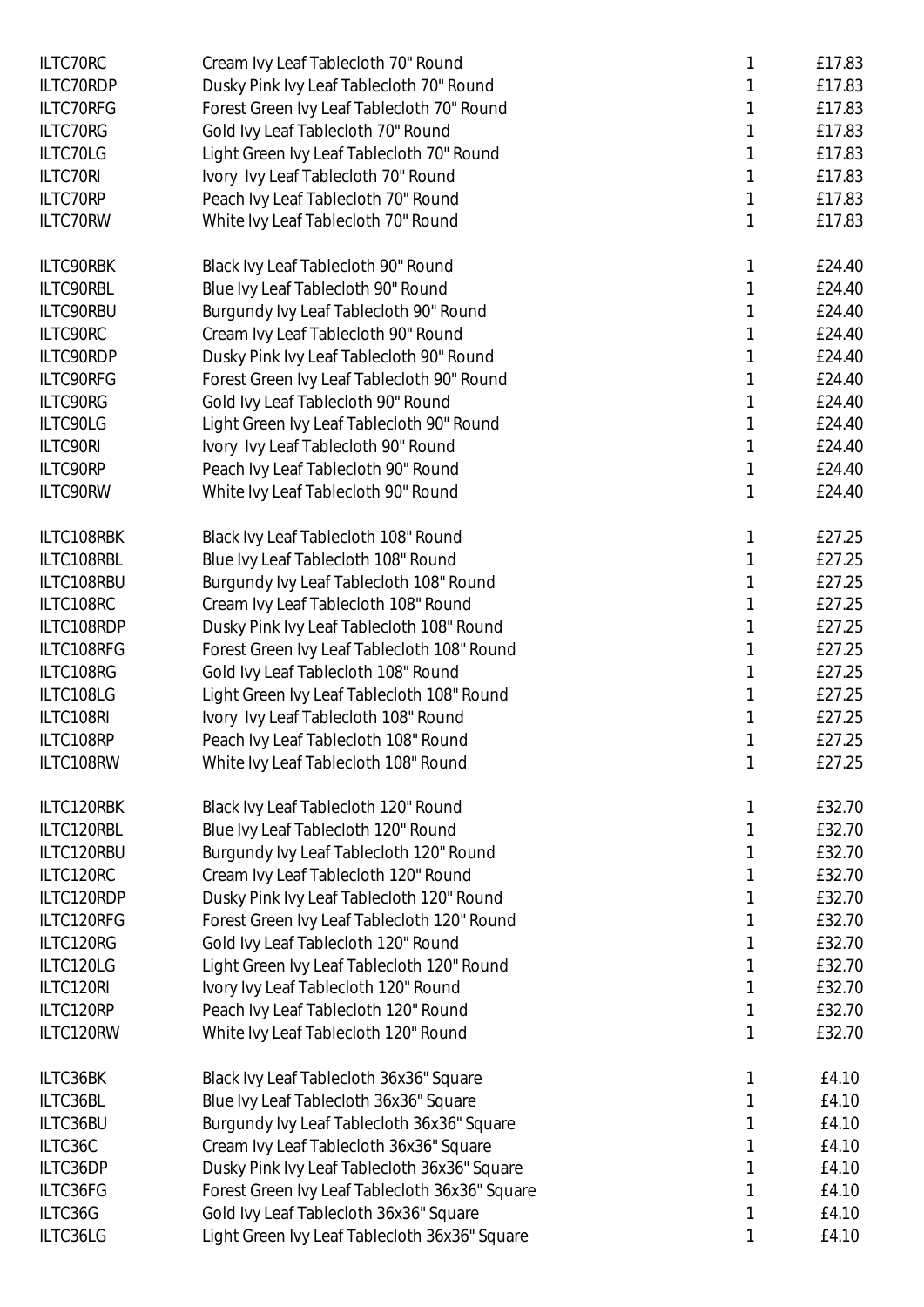| ILTC36I     | Ivory Ivy Leaf Tablecloth 36x36" Square        |   | £4.10  |
|-------------|------------------------------------------------|---|--------|
| ILTC36P     | Peach Ivy Leaf Tablecloth 36x36" Square        |   | £4.10  |
| ILTC36W     | White Ivy Leaf Tablecloth 36x36" Square        |   | £4.10  |
| ILTC45BK    | Black Ivy Leaf Tablecloth 45x45" Square        | 1 | £5.12  |
| ILTC45BL    | Blue Ivy Leaf Tablecloth 45x45" Square         |   | £5.12  |
| ILTC45BU    | Burgundy Ivy Leaf Tablecloth 45x45" Square     |   | £5.12  |
| ILTC45C     | Cream Ivy Leaf Tablecloth 45x45" Square        |   | £5.12  |
| ILTC45DP    | Dusky Pink Ivy Leaf Tablecloth 45x45" Square   |   | £5.12  |
| ILTC45FG    | Forest Green Ivy Leaf Tablecloth 45x45" Square |   | £5.12  |
| ILTC45G     | Gold Ivy Leaf Tablecloth 45x45" Square         |   | £5.12  |
| ILTC45LG    | Light Green Ivy Leaf Tablecloth 45x45" Square  |   | £5.12  |
| ILTC45I     | Ivory Ivy Leaf Tablecloth 45x45" Square        |   | £5.12  |
| ILTC45P     | Peach Ivy Leaf Tablecloth 45x45" Square        |   | £5.12  |
| ILTC45W     | White Ivy Leaf Tablecloth 45x45" Square        |   | £5.12  |
| ILTC54BK    | Black Ivy Leaf Tablecloth 54x54" Square        |   | £7.25  |
| ILTC54BL    | Blue Ivy Leaf Tablecloth 54x54" Square         |   | £7.25  |
| ILTC54BU    | Burgundy Ivy Leaf Tablecloth 54x54" Square     |   | £7.25  |
| ILTC54C     | Cream Ivy Leaf Tablecloth 54x54" Square        |   | £7.25  |
| ILTC54DP    | Dusky Pink Ivy Leaf Tablecloth 54x54" Square   |   | £7.25  |
| ILTC54FG    | Forest Green Ivy Leaf Tablecloth 54x54" Square |   | £7.25  |
| ILTC54G     | Gold Ivy Leaf Tablecloth 54x54" Square         |   | £7.25  |
| ILTC54LG    | Light Green Ivy Leaf Tablecloth 54x54" Square  |   | £7.25  |
| ILTC54I     | Ivory Ivy Leaf Tablecloth 54x54" Square        |   | £7.25  |
| ILTC54P     | Peach Ivy Leaf Tablecloth 54x54" Square        | 1 | £7.25  |
| ILTC54W     | White Ivy Leaf Tablecloth 54x54" Square        |   | £7.25  |
| ILTC70BK    | Black Ivy Leaf Tablecloth 70x70" Square        |   | £12.35 |
| ILTC70BL    | Blue Ivy Leaf Tablecloth 70x70" Square         |   | £12.35 |
| ILTC70BU    | Burgundy Ivy Leaf Tablecloth 70x70" Square     |   | £12.35 |
| ILTC70C     | Cream Ivy Leaf Tablecloth 70x70" Square        |   | £12.35 |
| ILTC70DP    | Dusky Pink Ivy Leaf Tablecloth 70x70"Square    |   | £12.35 |
| ILTC70FG    | Forest Green Ivy Leaf Tablecloth 70x70" Square |   | £12.35 |
| ILTC70G     | Gold Ivy Leaf Tablecloth 70x70" Square         |   | £12.35 |
| ILTC70LG    | Light Green Ivy Leaf Tablecloth 70x70" Square  |   | £12.35 |
| ILTC70I     | Ivory Ivy Leaf Tablecloth 70x70"Square         |   | £12.35 |
| ILTC70P     | Peach Ivy Leaf Tablecloth 70x70" Square        | 1 | £12.35 |
| ILTC70W     | White Ivy Leaf Tablecloth 70x70" Square        | 1 | £12.35 |
| ILTC90BK    | Black Ivy Leaf Tablecloth 90x90" Square        |   | £24.23 |
| ILTC90BL    | Blue Ivy Leaf Tablecloth 90x90" Square         |   | £24.23 |
| ILTC90BU    | Burgundy Ivy Leaf Tablecloth 90x90" Square     |   | £24.23 |
| ILTC90C     | Cream Ivy Leaf Tablecloth 90x90" Square        |   | £24.23 |
| ILTC90DP    | Dusky Pink Ivy Leaf Tablecloth 90x90"Square    |   | £24.23 |
| ILTC90FG    | Forest Green Ivy Leaf Tablecloth 90x90" Square |   | £24.23 |
| ILTC90G     | Gold Ivy Leaf Tablecloth 90x90" Square         |   | £24.23 |
| ILTC90LG    | Light Green Ivy Leaf Tablecloth 90x90" Square  |   | £24.23 |
| ILTC90I     | Ivory Ivy Leaf Tablecloth 90x90"Square         | 1 | £24.23 |
| ILTC90P     | Peach Ivy Leaf Tablecloth 90x90" Square        | 1 | £24.23 |
| ILTC90W     | White Ivy Leaf Tablecloth 90x90" Square        | 1 | £24.23 |
| ILTC54x70BK | Black Ivy Leaf Tablecloth 54x70" Rectangle     |   | £8.73  |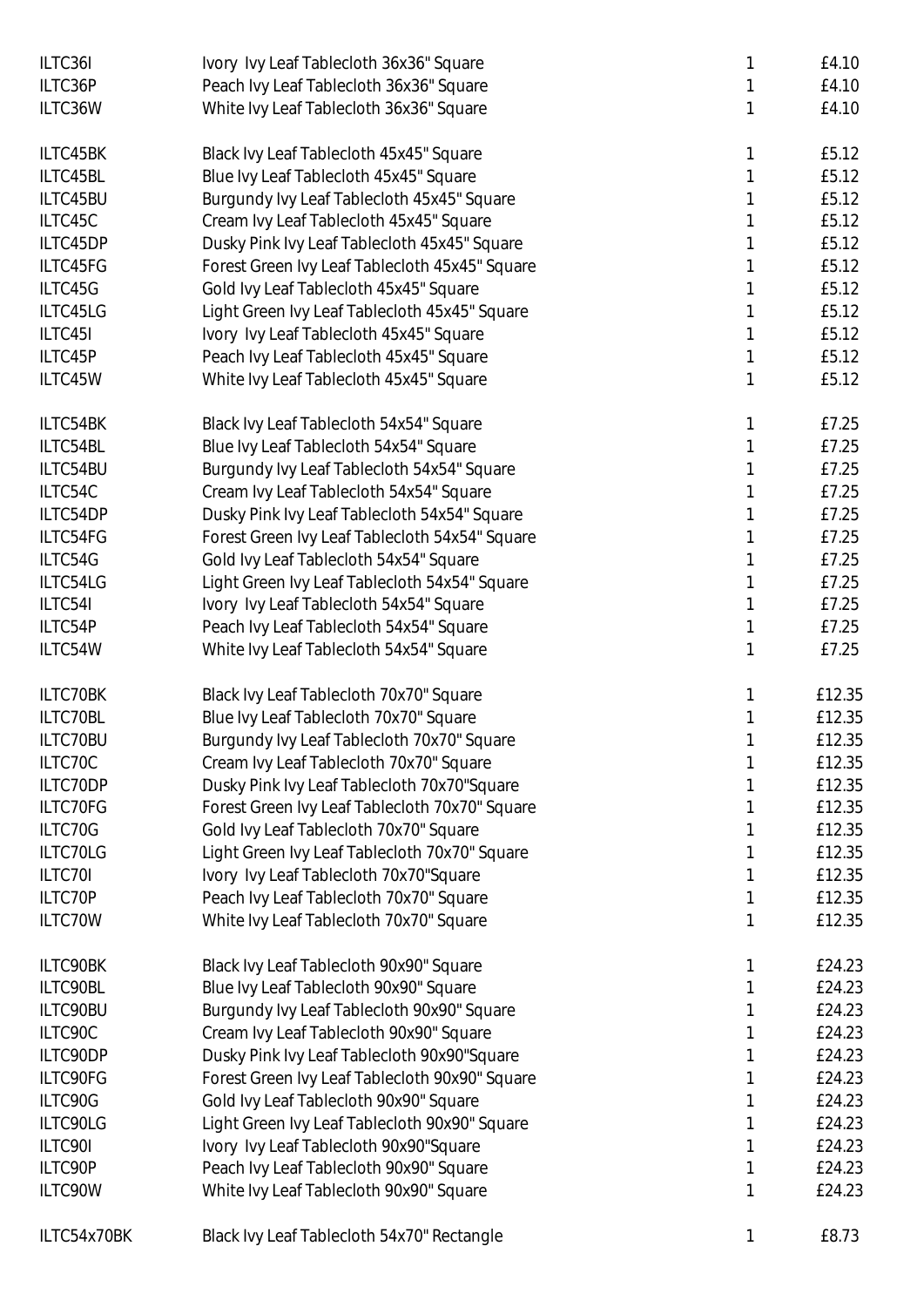| ILTC54x70BL  | Blue Ivy Leaf Tablecloth 54x70" Rectangle          |   | £8.73  |
|--------------|----------------------------------------------------|---|--------|
| ILTC54x70BU  | Burgundy Ivy Leaf Tablecloth 54x70" Rectangle      |   | £8.73  |
| ILTC54x70C   | Cream Ivy Leaf Tablecloth 54x70" Rectangle         |   | £8.73  |
| ILTC54x70DP  | Dusky Pink Ivy Leaf Tablecloth 54x70" Rectangle    |   | £8.73  |
| ILTC54x70FG  | Forest Green Ivy Leaf Tablecloth 54x70" Rectangle  |   | £8.73  |
| ILTC54x70G   | Gold Ivy Leaf Tablecloth 54x70" Rectangle          |   | £8.73  |
| ILTC54x70LG  | Light Green Ivy Leaf Tablecloth 54x70" Rectangle   |   | £8.73  |
| ILTC54x70I   | Ivory Ivy Leaf Tablecloth 54x70" Rectangle         |   | £8.73  |
| ILTC54x70P   | Peach Ivy Leaf Tablecloth 54x70" Rectangle         |   | £8.73  |
| ILTC54x70W   | White Ivy Leaf Tablecloth 54x70" Rectangle         | 1 | £8.73  |
| ILTC54x90BK  | Black Ivy Leaf Tablecloth 54x90" Rectangle         |   | £10.43 |
| ILTC54x90BL  | Blue Ivy Leaf Tablecloth 54x90" Rectangle          |   | £10.43 |
| ILTC54x90BU  | Burgundy Ivy Leaf Tablecloth 54x90" Rectangle      |   | £10.43 |
| ILTC54x90C   | Cream Ivy Leaf Tablecloth 54x90" Rectangle         |   | £10.43 |
| ILTC54x90DP  | Dusky Pink Ivy Leaf Tablecloth 54x90" Rectangle    |   | £10.43 |
| ILTC54x90FG  | Forest Green Ivy Leaf Tablecloth 54x90" Rectangle  |   | £10.43 |
| ILTC54x90G   | Gold Ivy Leaf Tablecloth 54x90" Rectangle          |   | £10.43 |
| ILTC54x90LG  | Light Green Ivy Leaf Tablecloth 54x90" Rectangle   |   | £10.43 |
| ILTC54x90I   | Ivory Ivy Leaf Tablecloth 54x90" Rectangle         |   | £10.43 |
| ILTC54x90P   | Peach Ivy Leaf Tablecloth 54x90" Rectangle         | 1 | £10.43 |
| ILTC54x90W   | White Ivy Leaf Tablecloth 54x90" Rectangle         |   | £10.43 |
| ILTC70x108BK | Black Ivy Leaf Tablecloth 70x108" Rectangle        | 1 | £16.76 |
| ILTC70x108BL | Blue Ivy Leaf Tablecloth 70x108" Rectangle         |   | £16.76 |
| ILTC70x108BU | Burgundy Ivy Leaf Tablecloth 70x108" Rectangle     |   | £16.76 |
| ILTC70x108C  | Cream Ivy Leaf Tablecloth 70x108" Rectangle        |   | £16.76 |
| ILTC70x108DP | Dusky Pink Ivy Leaf Tablecloth 70x108" Rectangle   |   | £16.76 |
| ILTC70x108FG | Forest Green Ivy Leaf Tablecloth 70x108" Rectangle |   | £16.76 |
| ILTC70x108G  | Gold Ivy Leaf Tablecloth 70x108" Rectangle         |   | £16.76 |
| ILTC70x108LG | Light Green Ivy Leaf Tablecloth 70x90" Rectangle   |   | £16.76 |
| ILTC70x108I  | Ivory Ivy Leaf Tablecloth 70x108" Rectangle        |   | £16.76 |
| ILTC70x108P  | Peach Ivy Leaf Tablecloth 70x108" Rectangle        |   | £16.76 |
| ILTC70x108W  | White Ivy Leaf Tablecloth 70x108" Rectangle        |   | £16.76 |
| 120836-B     | <b>Blue Dignified Apron Large</b>                  |   | £5.35  |
| 120836-CR    | Cream Dignified Apron Large                        | 1 | £5.35  |
| 120836-GR    | <b>Green Dignified Apron Large</b>                 | 1 | £5.35  |
| 120836-M     | Maroon Dignified Apron Large                       |   | £5.35  |
| 130836-B     | Napkin Style Dignified Clothing Protector Blue     |   | £4.56  |
| 130836-CR    | Napkin Style Dignified Clothing Protector Cream    |   | £4.56  |
| 130836-G     | Napkin Style Dignified Clothing Protector Green    |   | £4.56  |
| 130836-M     | Napkin Style Dignified Clothing Protector Maroon   |   | £4.56  |

## **Improved Meal Presentation for Pureed Diets**

| Product Code     | Description                                                       | Unit Oty Unit Price Ex<br>VAT |
|------------------|-------------------------------------------------------------------|-------------------------------|
|                  |                                                                   |                               |
| PFM1             | Food Mould Broccoli Silicone (6 serves) 24cm x 29cm x 2.5cm       | f 1895                        |
| PFM <sub>2</sub> | Food Mould Chicken Breast Silicone (6 serves) 24cm x 29cm x 2.5cm | £18.95                        |
| PFM3             | Food Mould Cubed Meat Silicone (serves 5) 24cm x 29cm x 2.5cm     | f 1895                        |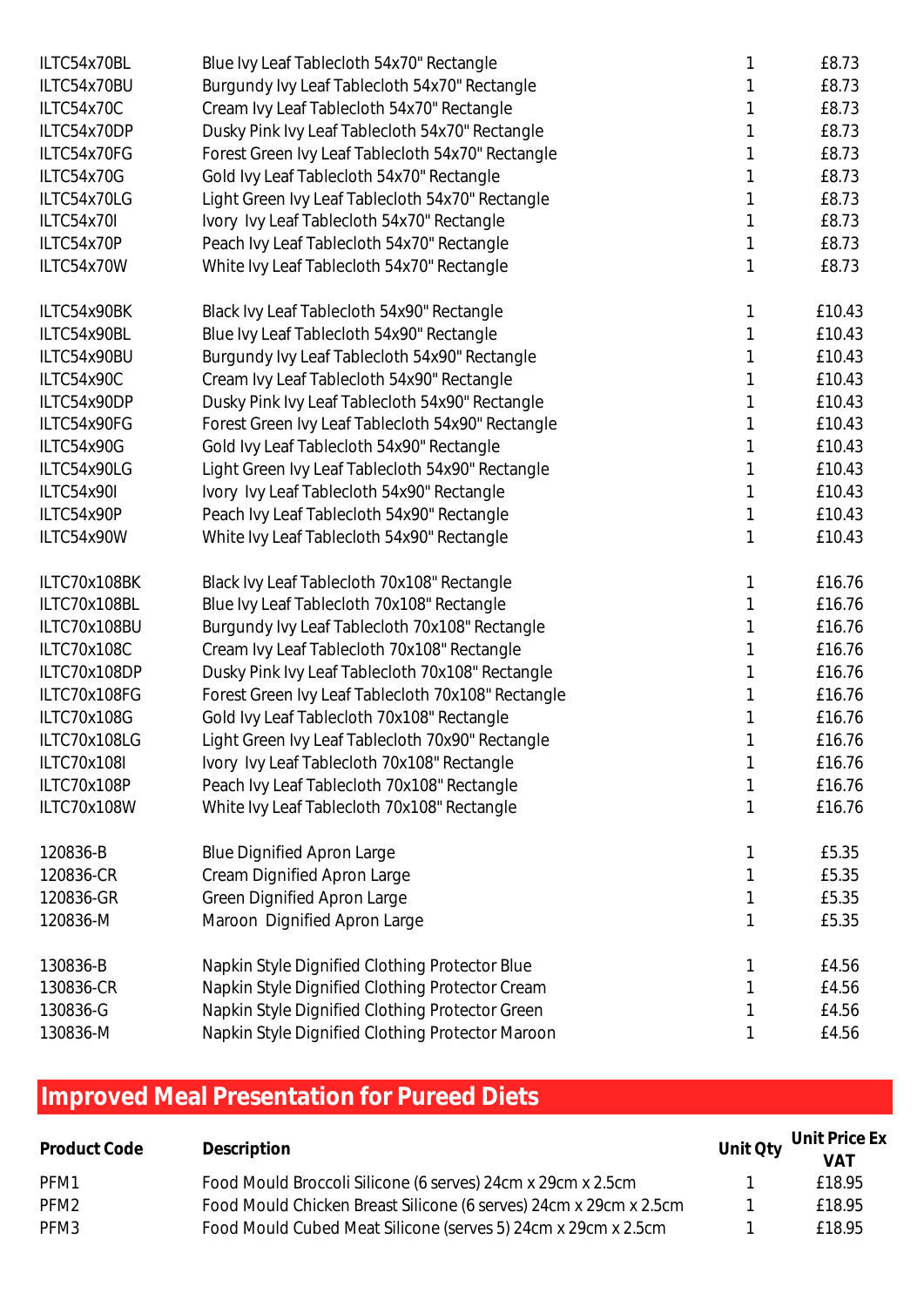| Food Mould Carrot Silicone (6 serves) 24cm x 29cm x 2.5cm      |     | £18.95  |
|----------------------------------------------------------------|-----|---------|
| Food Mould Green Bean Silicone (6 serves) 24cm x 29cm x 2.5cm  |     | £18.95  |
| Food Mould Pumpkin Silicone (6 serves) 24cm x 29cm x 2.5cm     |     | £18.95  |
| Food Mould Pea Silicone (6 serves) 24cm x 29cm x 2.5cm         |     | £18.95  |
| Food Mould Fish Fillet Silicone (4 serves) 24cm x 29cm x 2.5cm |     | £18.95  |
| Food Mould Pork Chop Silicone (4 serves) 24cm x 29cm x 2.5cm   |     | £18.95  |
| Food Mould Sliced Meat Silicone (4 serves) 24cm x 29cm x 2.5cm |     | £18.95  |
| Food Mould Sausage Silicone (serves 8) 24cm x 29cm x 2.5cm     |     | £18.95  |
| Food Mould Chicken Leg Silicone (8 serves) 24cm x 29cm x 2.5cm |     | £18.95  |
| Thick & Easy Sachets 9g                                        | 100 | £46.35  |
| Thick & Easy Tins 225q                                         | 12  | £87.00  |
| Thick & Easy Catering Pack 54kg                                |     | £115.41 |
|                                                                |     |         |

## **Independent Eating and Drinkin Solutions**

| Product Code   | Description                                      | Unit Oty     | Unit Price Ex<br>VAT |
|----------------|--------------------------------------------------|--------------|----------------------|
| BF638BL        | Freedom Ceramic Plate 8.5" Rio Blue              | 12           | POA                  |
| BF638GR        | Freedom Ceramic Plate 8.5" Rio Green             | 12           | POA                  |
| BF638PI        | Freedom Ceramic Plate 8.5" Rio Pink              | 12           | POA                  |
| BF638YE        | Freedom Ceramic Plate 8.5" Rio Yellow            | 12           | POA                  |
| BF639BL        | Freedom Ceramic Plate 10" Rio Blue               | 6            | POA                  |
| BF639GR        | Freedom Ceramic Plate 10" Rio Green              | 6            | POA                  |
| BF639PI        | Freedom Ceramic Plate 10" Rio Pink               | 6            | POA                  |
| BF639YE        | Freedom Ceramic Plate 10" Rio Yellow             | 6            | POA                  |
| BF640BL        | Freedom Ceramic Two Handled Mug 10 oz Rio Blue   | 12           | POA                  |
| <b>BF640GR</b> | Freedom Ceramic Two Handled Mug 10 oz Rio Green  | 12           | POA                  |
| BF640PI        | Freedom Ceramic Two Handled Mug 10 oz Rio Pink   | 12           | POA                  |
| BF640YE        | Freedom Ceramic Two Handled Mug 10 oz Rio Yellow | 12           | POA                  |
| FDDP-B         | Find Dining Dinner Plate Blue                    | $\mathbf{1}$ | £7.95                |
| FDDP-I         | Find Dining Dinner Plate Ivory                   | $\mathbf{1}$ | £7.95                |
| FDDP-Y         | Find Dining Dinner Plate Yellow                  | 1            | £7.95                |
| FDSP-B         | Find Dining Side Plate Blue                      | $\mathbf{1}$ | £5.40                |
| FDSP-I         | Find Dining Side Plate Ivory                     | $\mathbf 1$  | £5.40                |
| FDSP-Y         | Find Dining Side Plate Yellow                    | $\mathbf 1$  | £5.40                |
| FDB-B          | Find Dining Bowl Blue                            | $\mathbf{1}$ | £6.98                |
| FDB-I          | Find Dining Bowl Ivory                           | $\mathbf{1}$ | £6.98                |
| FDB-Y          | Find Dining Bowl Yellow                          | $\mathbf{1}$ | £6.98                |
| FDM-B          | Find Dining Mug Blue                             | 1            | £3.95                |
| FDM-I          | Find Dining Mug Ivory                            | $\mathbf 1$  | £3.95                |
| FDM-Y          | Find Dining Mug Yellow                           | $\mathbf 1$  | £3.95                |
| FDL-B          | Find Dining Mug Lid Blue                         | 1            | £2.30                |
| FDL-I          | Find Dining Mug Lid Ivory                        | $\mathbf 1$  | £2.30                |
| FDL-Y          | Find Dining Mug Lid Yellow                       | $\mathbf{1}$ | £2.30                |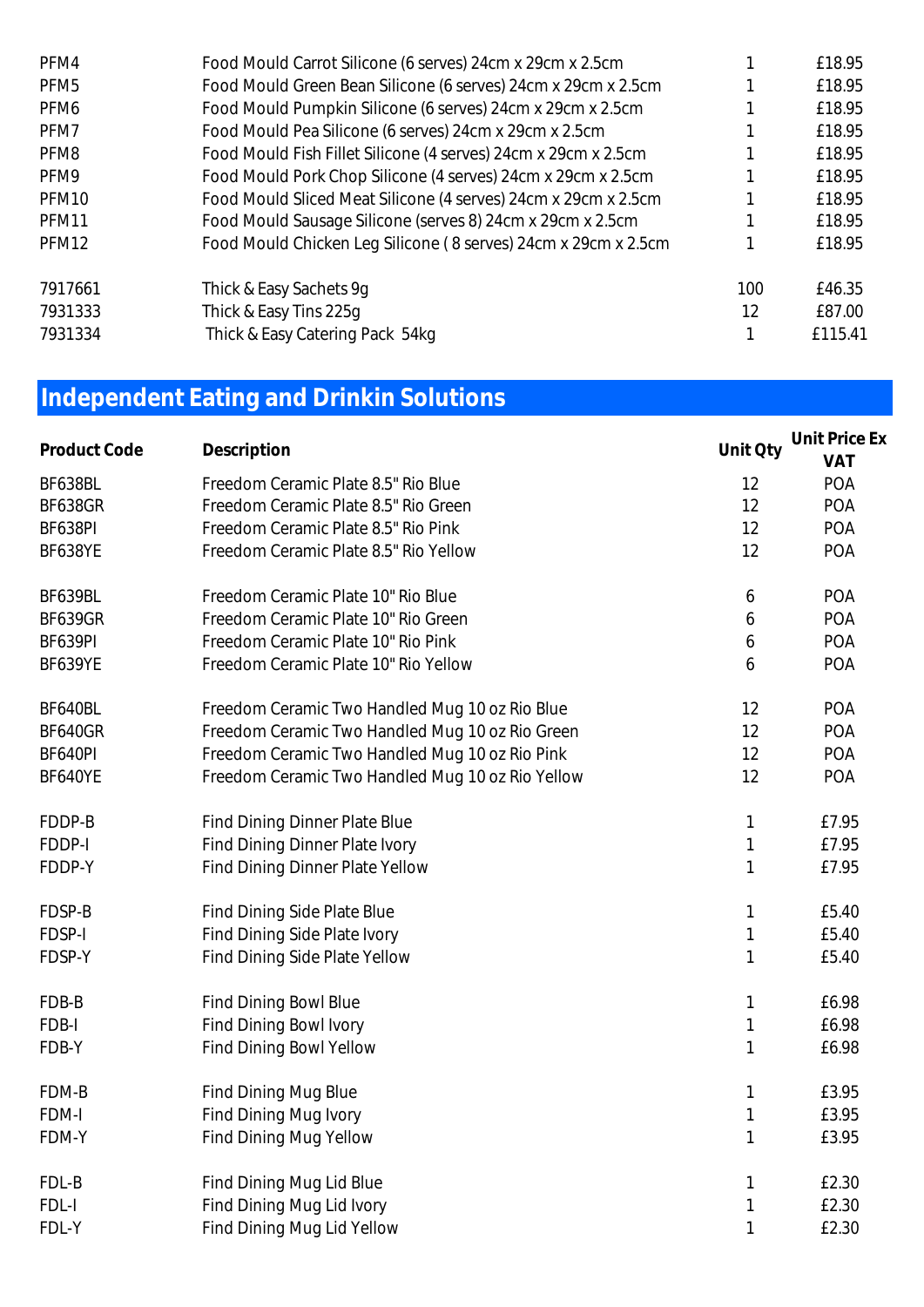| FDML-B           | Find Dining Mug & Lid Combi Pack Blue            | 1 | £5.90  |
|------------------|--------------------------------------------------|---|--------|
| FDML-I           | Find Dining Mug & Lid Combi Pack Ivory           | 1 | £5.90  |
| FDML-Y           | Find Dining Mug & Lid Combi Pack Yellow          | 1 | £5.90  |
| FDCG-1           | Find Carafe and Glass                            | 1 | £8.90  |
| <b>FDBEER</b>    | Find 25oz Beer Glass                             | 1 | £6.15  |
| <b>FDWG</b>      | <b>FIND Wine Glasses</b>                         | 6 | £18.30 |
| <b>FCR006-B</b>  | Inspire Melamine 6 inch Wide Rim Plate Blue      | 1 | £2.09  |
| <b>FCR006-R</b>  | Inspire Melamine 6 inch Wide Rim Plate Red       | 1 | £2.09  |
| <b>FCR006-W</b>  | Inspire Melamine 6 inch Wide Rim Plate White     | 1 | £2.09  |
| <b>FCR006-Y</b>  | Inspire Melamine 6 inch Wide Rim Plate Yellow    | 1 | £2.09  |
| <b>FCR009-B</b>  | Inspire Melamine 9 inch Wide Rim Plate Blue      | 1 | £4.18  |
| <b>FCR009-R</b>  | Inspire Melamine 9 inch Wide Rim Plate Red       | 1 | £4.18  |
| <b>FCR009-W</b>  | Inspire Melamine 9 inch Wide Rim Plate White     | 1 | £4.18  |
| FCR009-Y         | Inspire Melamine 9 inch Wide Rim Plate Yellow    | 1 | £4.18  |
| FCR010-B         | Inspire Melamine 10 inch Wide Rim Plate Blue     | 1 | £5.60  |
| <b>FCR010-R</b>  | Inspire Melamine 10 inch Wide Rim Plate Red      | 1 | £5.60  |
| FCR010-W         | Inspire Melamine 10 inch Wide Rim Plate White    | 1 | £5.60  |
| FCR010-Y         | Inspire Melamine 10 inch Wide Rim Plate Yellow   | 1 | £5.60  |
| <b>FCR5712-B</b> | Inspire Melamine 15oz Bowl Blue                  | 1 | £3.63  |
| FCR5712-R        | Inspire Melamine 15oz Bowl Red                   | 1 | £3.63  |
| FCR5712-W        | Inspire Melamine 15oz Bowl White                 | 1 | £3.63  |
| FCR5712-Y        | Inspire Melamine 15oz Bowl Yellow                | 1 | £3.63  |
| FHCP10-B         | Inspire Melamine 10 inch Steep Side Plate Blue   |   | £7.16  |
| FHCP10R          | Inspire Melamine 10 inch Steep Side Plate Red    | 1 | £7.16  |
| FHCP10-W         | Inspire Melamine 10 inch Steep Side Plate White  | 1 | £7.16  |
| FHCP10-Y         | Inspire Melamine 10 inch Steep Side Plate Yellow | 1 | £7.16  |
| SN1040-B         | Inspire Extra Large Single Handled Mug Blue      |   | £5.71  |
| SN1040-G         | Inspire Extra Large Single Handled Mug Green     | 1 | £5.71  |
| SN1040-R         | Inspire Extra Large Single Handled Mug Red       | 1 | £5.71  |
| SN1040-Y         | Inspire Extra Large Single Handled Mug Yellow    | 1 | £5.71  |
| SN1030-B         | Inspire Extra Large Two Handled Mug Blue         |   | £5.71  |
| SN1030-G         | Inspire Extra Large Two Handled Mug Green        | 1 | £5.71  |
| SN1030-R         | Inspire Extra Large Two Handled Mug Red          |   | £5.71  |
| SN1030-Y         | Inspire Extra Large Two Handled Mug Yellow       | 1 | £5.71  |
| <b>SN105</b>     | Reusable Single Opening Lid,                     | 1 | £1.09  |
| SN106            | Reusable Perforated Lidcan be used with a straw  | 1 | £1.09  |
| M18888           | Angled spout large pour                          | 1 | £1.09  |
| SW1439           | 281ml Textured Tumbler                           |   | £4.50  |
| SW1440           | 370ml Textured Tumbler                           | 1 | £4.65  |
| SW1441           | 429ml Textured Tumbler                           | 1 | £5.06  |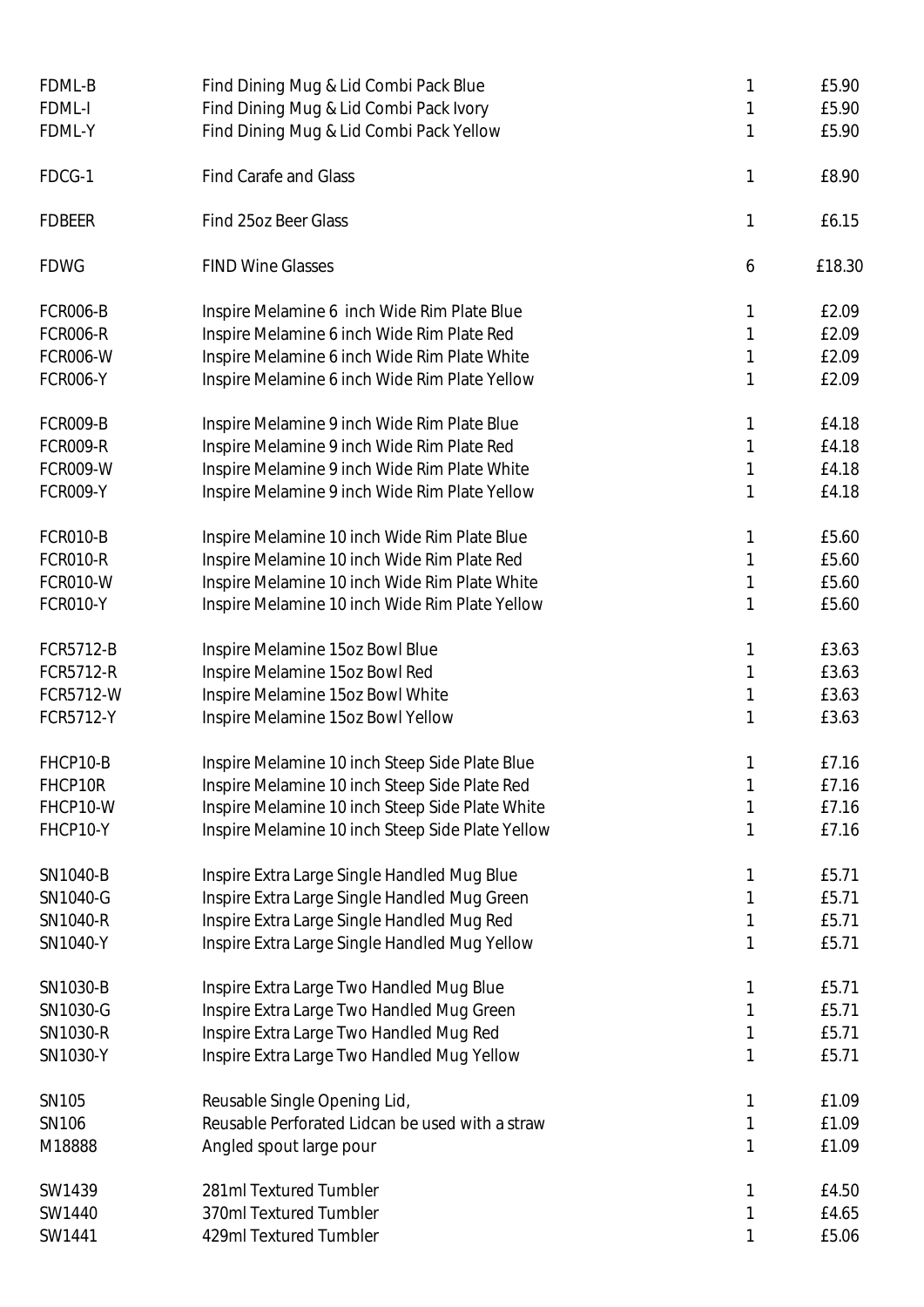| SW1442          | 500ml Textured Tumbler                                              | 1 | £5.35  |
|-----------------|---------------------------------------------------------------------|---|--------|
| 901-Blue        | Ornamin Plate with Sloped Base 26 cm Blue Rim                       | 1 | £20.14 |
| 901-Green       | Ornamin Plate with Sloped Base 26 cm Green Rim                      | 1 | £20.14 |
| 901-Red         | Ornamin Plate with Sloped Base 26 cm Red Rim                        | 1 | £20.14 |
| 901-Yellow      | Ornamin Plate with Sloped Base 26cm Yellow Rim                      | 1 | £20.14 |
| 902-Blue        | Ornamin Plate with Sloped Base 20 cm Blue Rim                       | 1 | £17.48 |
| 902-Green       | Ornamin Plate with Sloped Base 20 cm Green Rim                      | 1 | £17.48 |
| 902-Red         | Ornamin Plate with Sloped Base 20 cm Red Rim                        | 1 | £17.48 |
| 902-Yellow      | Ornamin Plate with Sloped Base 20 cm Yellow Rim                     | 1 | £17.48 |
| 903-Blue        | Ornamin Bowl with Sloped Base 15.5 cm Blue Rim                      | 1 | £11.65 |
| 903-Green       | Ornamin Bowl with Sloped Base 15.5 cm Green Rim                     | 1 | £11.65 |
| 903-Red         | Ornamin Bowl with Sloped Base 15.5 cm Red Rim                       | 1 | £11.65 |
| 903-Yellow      | Ornamin Bowl with Sloped Base 15.5 cm Yellow Rim                    | 1 | £11.65 |
| 201-Blackberry  | Keep Warm Plate 25cm - Blackberry                                   | 1 | £17.56 |
| 201-Blue        | Keep Warm Plate 25cm - Blue                                         | 1 | £17.56 |
| 201-Green       | Keep Warm Plate 25cm - Green                                        | 1 | £17.56 |
| 201-Red         | Keep Warm Plate 25cm - Red                                          | 1 | £17.56 |
| 201-Yellow      | Keep Warm Plate 25cm - Yellow                                       | 1 | £17.56 |
| 203-Blackberry  | Keep Warm Bowl 300ml - Blackberry                                   | 1 | £14.62 |
| 203-Blue        | Keep Warm Bowl 300ml - Blue                                         | 1 | £14.62 |
| 203-Green       | Keep Warm Bowl 300ml - Green                                        | 1 | £14.62 |
| 203-Red         | Keep Warm Bowl 300ml - Red                                          | 1 | £14.62 |
| 203-Yellow      | Keep Warm Bowl 300ml - Yellow                                       | 1 | £14.62 |
| 207-Blackberry  | Ornamin Single Large Handle Mug with Internal Cone Blackberry 200ml | 1 | £6.33  |
| 207-Blue        | Ornamin Single Large Handle Mug with Internal Cone Blue 200ml       | 1 | £6.33  |
| 207-Green       | Ornamin Single Large Handle Mug with Internal Cone Green 200ml      | 1 | £6.33  |
| 207-Red         | Ornamin Single Large Handle Mug with Internal Cone Red 200ml        |   | £6.33  |
| 207-Yellow      | Ornamin Single Large Handle Mug with Internal Cone Yellow 200ml     | 1 | £6.33  |
| 815-Blackberry  | Ornamin Two Handled Mug with Internal Cone - Blackberry 200ml       |   | £6.63  |
| 815-Blue        | Ornamin Two Handled Mug with Internal Cone - Blue 200ml             |   | £6.63  |
| 815-Green       | Ornamin Two Handled Mug with Internal Cone - Green 200ml            |   | £6.63  |
| 815-Red         | Ornamin Two Handled Mug with Internal Cone - Red 200ml              | 1 | £6.63  |
| 815-Yellow      | Ornamin Two Handled Mug with Internal Cone - Yellow 200ml           |   | £6.63  |
| 905-Blackberry  | Ornamin Single Handle Mug with Internal Cone 200ml- Blackberry      | 1 | £6.33  |
| 905-Blue        | Ornamin Single Handle Mug with Internal Cone 200ml- Blue            |   | £6.33  |
| 905-Green       | Ornamin Single Handle Mug with Internal Cone 200ml- Green           |   | £6.33  |
| 905-Red         | Ornamin Single Handle Mug with Internal Cone 200ml-Red              |   | £6.33  |
| 905-Yellow      | Ornamin Single Handle Mug with Internal Cone 200ml-Yellow           | 1 | £6.33  |
| 8200-Black      | Ornamin Non-Slip Cup with Flower 250 ml Black/White                 |   | £3.86  |
| 8200-Blackberry | Ornamin Non-Slip Cup with Flower 250 ml Blackberry/White            |   | £3.86  |
| 8200-Blue       | Ornamin Non-Slip Cup with Flower 250 ml Blue/White                  |   | £3.86  |
| 8200-BlueT      | Ornamin Non-Slip Cup with Flower 250 ml Blue-transp. / Yellow       |   | £3.86  |
| 8200-Green      | Ornamin Non-Slip Cup with Flower 250 ml Green/White                 |   | £3.86  |
| 8200-GreenT     | Ornamin Non-Slip Cup with Flower 250 ml Green-transp. / Yellow      | 1 | £3.86  |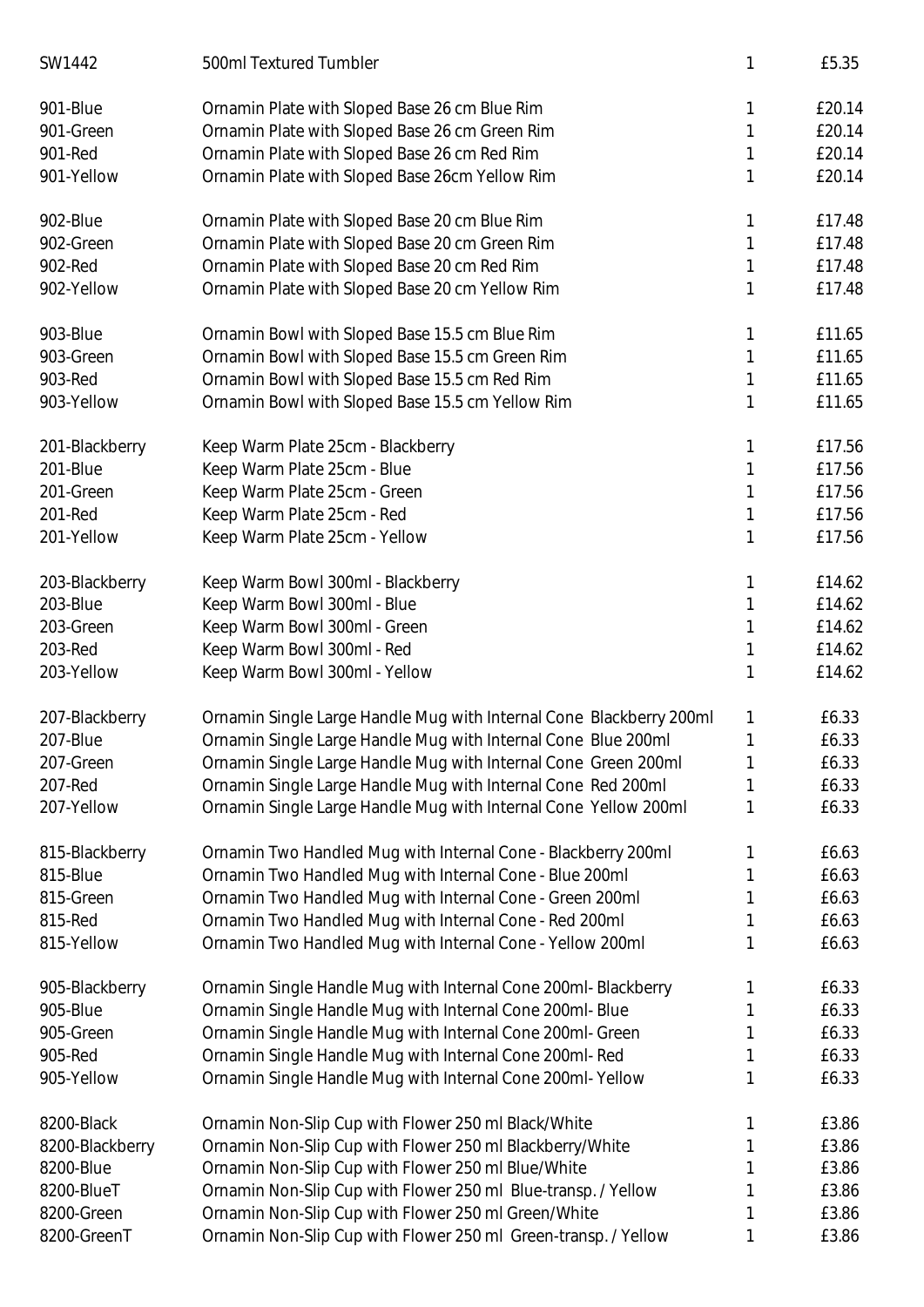| 8200-OrangeT<br>8200-Red | Ornamin Non-Slip Cup with Flower 250 ml Orange-transp. / Red<br>Ornamin Non-Slip Cup with Flower 250 ml Red/White |   | £3.86<br>£3.86 |
|--------------------------|-------------------------------------------------------------------------------------------------------------------|---|----------------|
| 8200-RedT                | Ornamin Non-Slip Cup with Flower 250 ml Transparent / Red                                                         |   | £3.86          |
| 8200-Yellow              | Ornamin Non-Slip Cup with Flower 250 ml Yellow/White                                                              |   | £3.86          |
| 820-BlueT                | Ornamin Non-Slip Cup with Scale 250 ml Blue-transp. / yellow                                                      |   | £3.86          |
| 820-GreenT               | Ornamin Non-Slip Cup with Scale 250 ml Green-transp. / yellow                                                     |   | £3.86          |
| 820-OrangeT              | Ornamin Non-Slip Cup with Scale 250 ml Orange-transp. / red                                                       |   | £3.86          |
| 820-RedT                 | Ornamin Non-Slip Cup with Scale 250 ml Transparent / red                                                          |   | £3.86          |
| 806-Clear                | Ornamin Standard Spouted Lid Clear - normal liquids only                                                          |   | £1.59          |
| 807-Clear                | Ornamin Wide Spout Lid Clear - suitable for thicker fluids                                                        |   | £1.59          |
| 808-White                | Ornamin Spouted Lid Non Drip White                                                                                |   | £3.04          |
| 811-Clear                | Ornamin Drinking Lid                                                                                              |   | £1.59          |
| 812-Clear                | Ornamin Lid                                                                                                       |   | £1.59          |
| 814-Clear                | Ornamin Multiple Hole Lid                                                                                         |   | £1.59          |
| <b>H529IN-TB</b>         | Copolyester 2-Handled Beaker - Translucent Blue 200ML (7oz)                                                       |   | £3.50          |
| <b>H529IN-TG</b>         | Copolyester 2-Handled Beaker - Translucent Green 200ML (7oz)                                                      |   | £3.50          |
| H529IN-TO                | Copolyester 2-Handled Beaker - Translucent Orange 200ML (7oz)                                                     |   | £3.50          |
| <b>H529IN-TP</b>         | Copolyester 2-Handled Beaker - Translucent Purple 200ML (7oz)                                                     |   | £3.50          |
| <b>H529IN-TR</b>         | Copolyester 2-Handled Beaker - Translucent Red 200ML (7oz)                                                        |   | £3.50          |
| <b>H529IN-TY</b>         | Copolyester 2-Handled Beaker - Translucent Yellow 200ML (7oz)                                                     |   | £3.50          |
| <b>H527IN-TB</b>         | Copolyester American Style Tumbler Translucent Blue 340ml (10oz)                                                  |   | £1.99          |
| <b>H527IN-TC</b>         | Copolyester American Style Tumbler Translucent Clear 340ml (10oz)                                                 |   | £1.99          |
| <b>H527IN-TG</b>         | Copolyester American Style Tumbler Translucent Green 340ml (10oz)                                                 |   | £1.99          |
| <b>H527IN-TO</b>         | Copolyester American Style TumblerTranslucent Orange 340ml (10oz)                                                 | 1 | £1.99          |
| <b>H527IN-TP</b>         | Copolyester American Style Tumbler Translucent Purple 340ml (10oz)                                                |   | £1.99          |
| <b>H527IN-TR</b>         | Copolyester American Style Tumbler Translucent Red 340ml (10oz)                                                   |   | £1.99          |
| H527IN-TY                | Copolyester American Style Tumbler Translucent Yellow 340ml (10oz)                                                |   | £1.99          |
| 521CTB                   | Copolyester Fluted Tumbler - Translucent Blue 150ml (7oz)                                                         | 1 | £1.03          |
| 521CTC                   | Copolyester Fluted Tumbler - Translucent Clear 150ml (7oz)                                                        |   | £1.03          |
| 521CTG                   | Copolyester Fluted Tumbler - Translucent Green 150ml (7oz)                                                        |   | £1.03          |
| 521CTO                   | Copolyester Fluted Tumbler - Translucent Orange 150ml (7oz)                                                       |   | £1.03          |
| 521CTP                   | Copolyester Fluted Tumbler - Translucent Purple 150ml (7oz)                                                       |   | £1.03          |
| 521CTR                   | Copolyester Fluted Tumbler - Translucent Red 150ml (7oz)                                                          |   | £1.03          |
| 521CTY                   | Copolyester Fluted Tumbler - Translucent Yellow 150ml (7oz)                                                       |   | £1.03          |
| 118IN-Trans Blue         | Copolyester Frosted Tumbler - Translucent Blue 170ml (60z)                                                        |   | £1.22          |
| 118IN-Trans Clear        | Copolyester Frosted Tumbler - Translucent Clear 170ml (60z)                                                       |   | £1.22          |
| 118IN-Trans Green        | Copolyester Frosted Tumbler - Translucent Green 170ml (60z)                                                       |   | £1.22          |
| 118IN-Trans Orange       | Copolyester Frosted Tumbler - Translucent Orange 170ml (60z)                                                      |   | £1.22          |
| 118IN-Trans Purple       | Copolyester Frosted Tumbler - Translucent Purple 170ml (60z)                                                      |   | £1.22          |
| 118IN-Trans Red          | Copolyester Frosted Tumbler - Translucent Red 170ml (60z)                                                         |   | £1.22          |
| 118IN-Trans Yellow       | Copolyester Frosted Tumbler - Translucent Yellow 170ml (60z)                                                      | 1 | £1.22          |
| 117IN-Trans Blue         | Copolyester Frosted Tumbler - Translucent Blue 250ml (9oz)                                                        |   | £1.32          |
| 117IN-Trans Clear        | Copolyester Frosted Tumbler - Translucent Clear 250ml (9oz)                                                       |   | £1.32          |
| 117IN-Trans Green        | Copolyester Frosted Tumbler - Translucent Green 250ml (9oz)                                                       |   | £1.32          |
| 117IN-Trans Orange       | Copolyester Frosted Tumbler - Translucent Orange 250ml (9oz)                                                      |   | £1.32          |
| 117IN-Trans Purple       | Copolyester Frosted Tumbler - Translucent Purple 250ml (9oz)                                                      |   | £1.32          |
|                          |                                                                                                                   |   |                |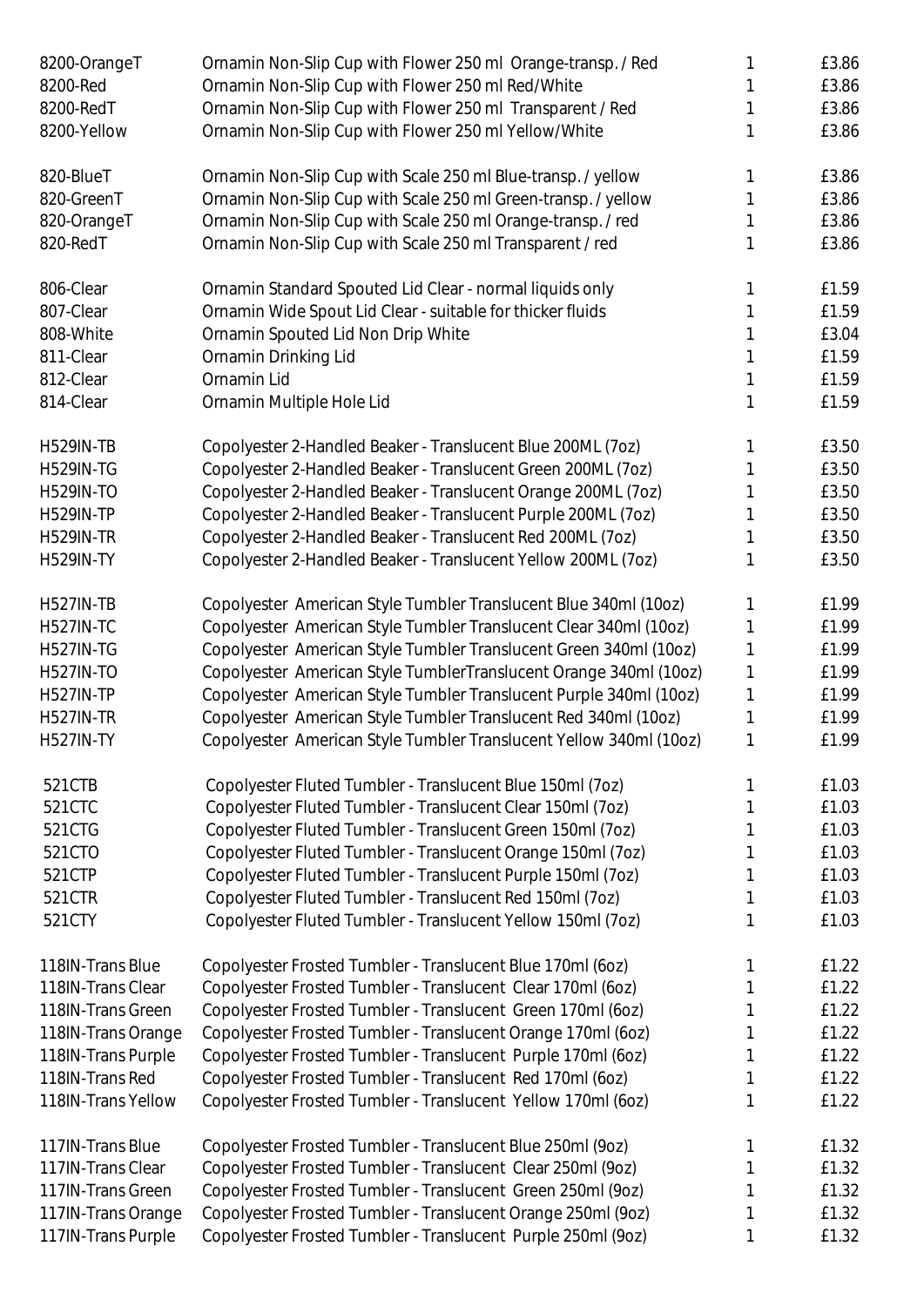| 117IN-Trans Red    | Copolyester Frosted Tumbler - Translucent Red 250ml (9oz)               |   | £1.32  |
|--------------------|-------------------------------------------------------------------------|---|--------|
| 117IN-Trans Yellow | Copolyester Frosted Tumbler - Translucent Yellow 250ml (9oz)            |   | £1.32  |
| 589IN-BLUE         | 750ml Copolyester Graduated Jug Transparent Blue                        |   | £5.95  |
| 589IN-CLEAR        | 750ml Copolyester Graduated Jug Transparent Clear                       |   | £5.95  |
| 589IN-GREEN        | 750ml Copolyester Graduated Jug Transparent Green                       |   | £5.95  |
| 589IN-ORANGE       | 750ml Copolyester Graduated Jug Transparent Orange                      |   | £5.95  |
| 589IN-PURPLE       | 750ml Copolyester Graduated Jug Transparent Purple                      |   | £5.95  |
| 589IN-RED          | 750ml Copolyester Graduated Jug Transparent Red                         |   | £5.95  |
| 589IN-YELLOW       | 750ml Copolyester Graduated Jug Transparent Yellow                      |   | £5.95  |
| 541IN-BLU          | Lid for 750ml Copolyester Graduated Jug Transparent Blue                |   | £0.97  |
| 541IN-CLEAR        | Lid for 750ml Copolyester Graduated Jug Transparent Clear               |   | £0.97  |
| 541IN-GREEN        | Lid for 750ml Copolyester Graduated Jug Transparent Green               |   | £0.97  |
| 541IN-ORANGE       | Lid for 750ml Copolyester Graduated Jug Transparent Orange              |   | £0.97  |
| 541IN-PURPLE       | Lid for 750ml Copolyester Graduated Jug Transparent Purple              |   | £0.97  |
| 541IN-RED          | Lid for 750ml Copolyester Graduated Jug Transparent Red                 |   | £0.97  |
| 541IN-YELLOW       | Lid for 750ml Copolyester Graduated Jug Transparent Yellow              |   | £0.97  |
| 100BLU             | 500ml Copolyester Frosted Jug Transparent Blue                          |   | £3.66  |
| 100CLE             | 500ml Copolyester Frosted Jug Transparent Clear                         |   | £3.66  |
| <b>100GRE</b>      | 500ml Copolyester Frosted Jug Transparent Green                         |   | £3.66  |
| <b>1000RA</b>      | 500ml Copolyester Frosted Jug Transparent Orange                        |   | £3.66  |
| 100PURP            | 500ml Copolyester Frosted Jug Transparent Purple                        |   | £3.66  |
| 100RED             | 500ml Copolyester Frosted Jug Transparent Red                           |   | £3.66  |
| 100YEL             | 500ml Copolyester Frosted Jug Transparent Yellow                        |   | £3.66  |
| 101BLU             | Lid for 500ml Copolyester Frosted Jug Transparent Blue                  |   | £1.12  |
| 101CLE             | Lid for 500ml Copolyester Frosted Jug Transparent Clear                 |   | £1.12  |
| <b>101GRE</b>      | Lid for 500ml Copolyester Frosted Jug Transparent Green                 |   | £1.12  |
| 1010RA             | Lid for 500ml Copolyester Frosted Jug Transparent Orange                |   | £1.12  |
| 101PURP            | Lid for 500ml Copolyester Frosted Jug Transparent Purple                |   | £1.12  |
| 101RED             | Lid for 500ml Copolyester Frosted Jug Transparent Red                   |   | £1.12  |
| 101YEL             | Lid for 500ml Copolyester Frosted Jug Transparent Yellow                |   | £1.12  |
| 144                | Integrale Adapted Table Fork                                            |   | £11.08 |
| 148                | Integrale Adapted Table Spoon                                           | 1 | £11.08 |
| 165                | Integrale Adapted Table Knife                                           | 1 | £11.08 |
| 912-11925-2        | Ornamin Cutlery Set (knife, fork and spoon ) with Red Non-Slip Cushion  | 1 | £74.03 |
| 980-11925-3        | Ornamin Cutlery Set (knife, fork and spoon) with Black Non-Slip Cushion | 1 | £74.03 |
| 09-109-8615        | Caring Ivory Full Set (knife, fork and spoon and tea spoon)             |   | £16.92 |
| 09-109-8649        | Caring Ivory Teaspoon                                                   |   | £7.09  |
| 09-109-8607        | Caring Ivory Knife                                                      |   | £6.95  |
| 09-109-8623        | Caring Ivory Fork                                                       |   | £6.95  |
| 09-109-8631        | Caring Ivory Spoon                                                      |   | £6.95  |
| 09-109-8656        | Caring Ivory Soft Coated Spoon                                          |   | £8.85  |
| 09-109-8664        | Caring Ivory Soft Coated Teaspoon                                       |   | £8.85  |
| 09-109-8672        | Caring Ivory Right Handed Spoon                                         |   | £8.85  |
| 09-109-8680        | Caring Ivory Left Handed Fork                                           |   | £6.75  |
| 09-109-8698        | Caring Ivory Right Handed Fork                                          |   | £6.75  |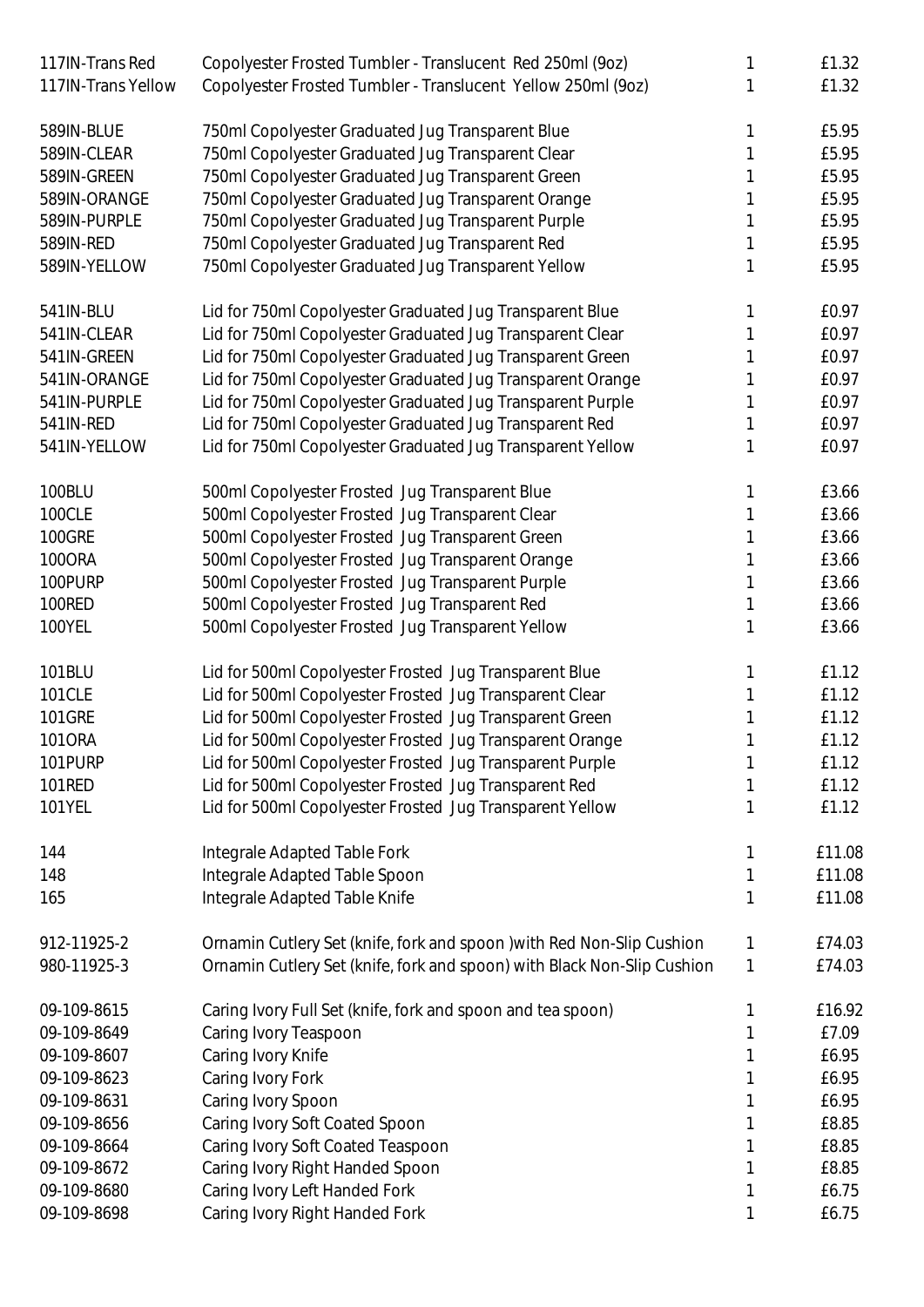| Caring Black Full Set (knife, fork and spoon and tea spoon) | £20.70 |
|-------------------------------------------------------------|--------|
| Caring Black Knife                                          | £8.15  |
| Caring Black Fork                                           | £8.15  |
| Caring Black Spoon                                          | £8.15  |
| Caring Black Teaspoon                                       | £7.10  |
| Amefa Straight Knife                                        | £6.95  |
| Amefa Straight Fork                                         | £6.95  |
| Amefa Straight Spoon                                        | £6.95  |
| Amefa Special Knife                                         | £6.95  |
| Amefa Right Handed Fork                                     | £6.95  |
| Amefa Left Handed Fork                                      | £6.95  |
| Amefa Right Handed Spoon                                    | £6.95  |
| Amefa Left Handed Spoon                                     | £6.95  |
|                                                             |        |

### **Ways to Reduce the Risks of Weight Loss**

| <b>Product Code</b> | Description                   | Unit Oty | Unit Price Ex<br><b>VAT</b> |
|---------------------|-------------------------------|----------|-----------------------------|
| 010A-Blue           | 10cm Square Sweet Dish Blue   |          | £2.16                       |
| 010A-Green          | 10cm Square Sweet Dish Green  |          | £2.16                       |
| 010A-Red            | 10cm Square Sweet Dish Red    |          | £2.16                       |
| 010A-White          | 10cm Square Sweet Dish White  |          | £2.16                       |
| 010A-Yellow         | 10cm Square Sweet Dish Yellow |          | £2.16                       |
| 037IN-Blue          | 10cm Round Snack Bowl Blue    |          | £1.28                       |
| 037IN-Green         | 10cm Round Snack Bowl Green   |          | £1.28                       |
| 037IN-Red           | 10cm Round Snack Bowl Red     |          | £1.28                       |
| 037IN-White         | 10cm Round Snack Bowl White   |          | £1.28                       |
| 037IN-Yellow        | 10cm Round Snack Bowl Yellow  |          | £1.28                       |

#### **Solutions to Help Overcome Motor Difficulties**

| Product Code   | Description                                                | Unit Oty | Unit Price Ex |
|----------------|------------------------------------------------------------|----------|---------------|
|                |                                                            |          | VAT           |
| $230 - B$      | Blue Flat Edge Spoon Small                                 |          | £0.80         |
| 230-G          | Green Flat Edge Spoon Small                                |          | £0.80         |
| 230-R          | Red Flat Edge Spoon Small                                  |          | £0.80         |
| 230-Y          | Yellow Flat Edge Spoon Small                               |          | £0.80         |
| $231-B$        | Blue Flat Edge Spoon Standard                              |          | £0.80         |
| $231 - G$      | Green Flat Edge Spoon Standard                             |          | £0.80         |
| 231-R          | Red Flat Edge Spoon Standard                               |          | £0.80         |
| 231-Y          | Yellow Flat Edge Spoon Standard                            |          | £0.80         |
| <b>H12IN-B</b> | Blue Polycarbonate Standard Tea Spoon                      | 1x10     | £5.38         |
| <b>H12IN-G</b> | Green Polycarbonate Standard Tea Spoon                     | 1x10     | £5.38         |
| <b>H12IN-R</b> | Red Polycarbonate Standard Tea Spoon                       | 1x10     | £5.38         |
| <b>H12IN-Y</b> | Yellow Polycarbonate Standard Tea Spoon                    | 1x10     | £5.38         |
| 709-Blue       | Blue Plate Guard for plates with a diameter from 200-260mm |          | £6.43         |
| 709-Red        | Red Plate Guard for plates with a diameter from 200-260mm  |          | £6.43         |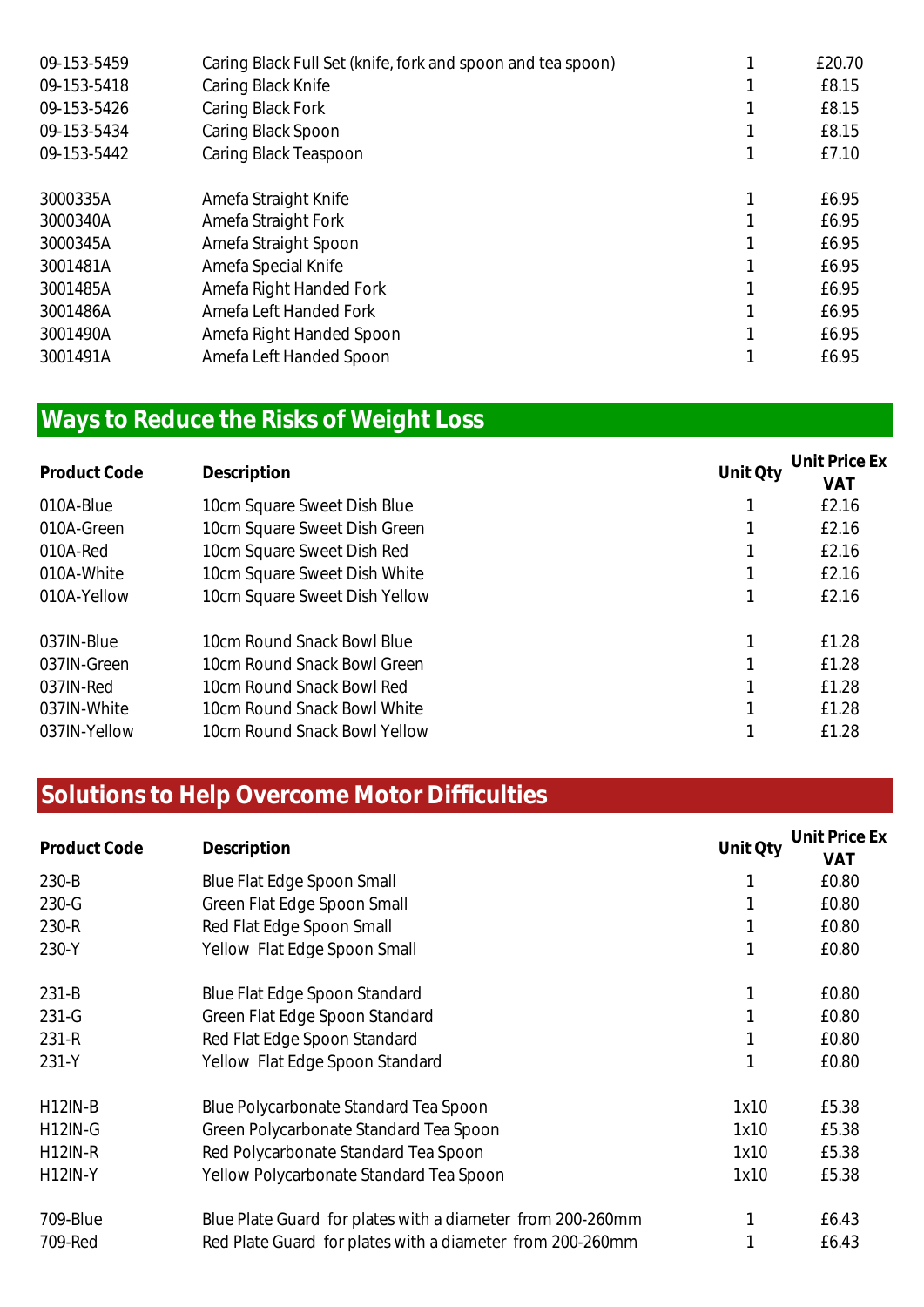| 709-White  | White Plate Guard for plates with a diameter from 200-260mm | F6.43   |
|------------|-------------------------------------------------------------|---------|
| 701-Blue   | Non-slip Placemat 40x28cm Blue                              | f 11.18 |
| 701-Green  | Non-slip Placemat 40x28cm Green                             | f 11.18 |
| 701-Red    | Non-slip Placemat 40x28cm Red                               | f 11.18 |
| 701-Yellow | Non-slip Placemat 40x28cm Yellow                            | f 11 18 |

#### **Managing Dysphagia (Swallowing Difficulties)**

| Product Code   | Description                                                         | Unit Qty | Unit Price Ex<br><b>VAT</b> |
|----------------|---------------------------------------------------------------------|----------|-----------------------------|
| OSFSA5002      | Dysphagia Cup 200ml Almond                                          | 1        | £23.85                      |
| OSFSA5004      | Dysphagia Cup 200ml Clear Green                                     |          | £23.85                      |
| OSFSA5301      | Drink-Rite Cup, 5cc insert/10cc insert                              | 1        | £42.00                      |
| OSFSA5302      | Drink-Rite Beaker, 5cc insert/10cc insert-                          | 1        | £42.00                      |
| 207-Blackberry | Ornamin Single Large Handle Mug with Internal Cone Blackberry 200ml | 1        | £6.33                       |
| 207-Blue       | Ornamin Single Large Handle Mug with Internal Cone Blue 200ml       |          | £6.33                       |
| 207-Green      | Ornamin Single Large Handle Mug with Internal Cone Green 200ml      | 1        | £6.33                       |
| 207-Red        | Ornamin Single Large Handle Mug with Internal Cone Red 200ml        | 1        | £6.33                       |
| 207-Yellow     | Ornamin Single Large Handle Mug with Internal Cone Yellow 200ml     | 1        | £6.33                       |
| 815-Blackberry | Ornamin Two Handled Mug with Internal Cone - Blackberry 200ml       | 1        | £6.63                       |
| 815-Blue       | Ornamin Two Handled Mug with Internal Cone - Blue 200ml             |          | £6.63                       |
| 815-Green      | Ornamin Two Handled Mug with Internal Cone - Green 200ml            |          | £6.63                       |
| 815-Red        | Ornamin Two Handled Mug with Internal Cone - Red 200ml              | 1        | £6.63                       |
| 815-Yellow     | Ornamin Two Handled Mug with Internal Cone - Yellow 200ml           |          | £6.63                       |
| 905-Blackberry | Ornamin Single Handle Mug with Internal Cone 200ml- Blackberry      | 1        | £6.33                       |
| 905-Blue       | Ornamin Single Handle Mug with Internal Cone 200ml- Blue            |          | £6.33                       |
| 905-Green      | Ornamin Single Handle Mug with Internal Cone 200ml- Green           |          | £6.33                       |
| 905-Red        | Ornamin Single Handle Mug with Internal Cone 200ml-Red              | 1        | £6.33                       |
| 905-Yellow     | Ornamin Single Handle Mug with Internal Cone 200ml-Yellow           |          | £6.33                       |
| 807-Clear      | Ornamin Wide Spout Lid Clear - suitable for thicker fluids          |          | £1.59                       |
| 808-White      | Ornamin Spouted Lid Non Drip White                                  | 1        | £3.04                       |

### **Essential Oral Health to Help Maintain Nutritional Intake**

| <b>Product Code</b> | Description                                    | Unit Qty | Unit Price Ex<br>VAT |
|---------------------|------------------------------------------------|----------|----------------------|
| MOC25               | MouthEze Oral Cleanser                         | 1x25     | £15.70               |
| TEP064SP            | Tepe Special Care Compact Toothbrush           |          | £2.25                |
| SP <sub>02</sub>    | <b>Toothette Oral Swab</b>                     |          | £0.43                |
| 394-2224            | Oralieve Moisturising Dry Mouth Gel 12ml       |          | £0.95                |
| 382-0958            | Oralieve Moisturising Dry Mouth Gel 50ml       |          | £6.99                |
| 382-2223            | Oralieve Moisturising Mouth Spray 50ml         |          | £6.99                |
| 394-2232            | Oralieve Mild Mint Non Foaming Toothpaste 12ml |          | £1.08                |